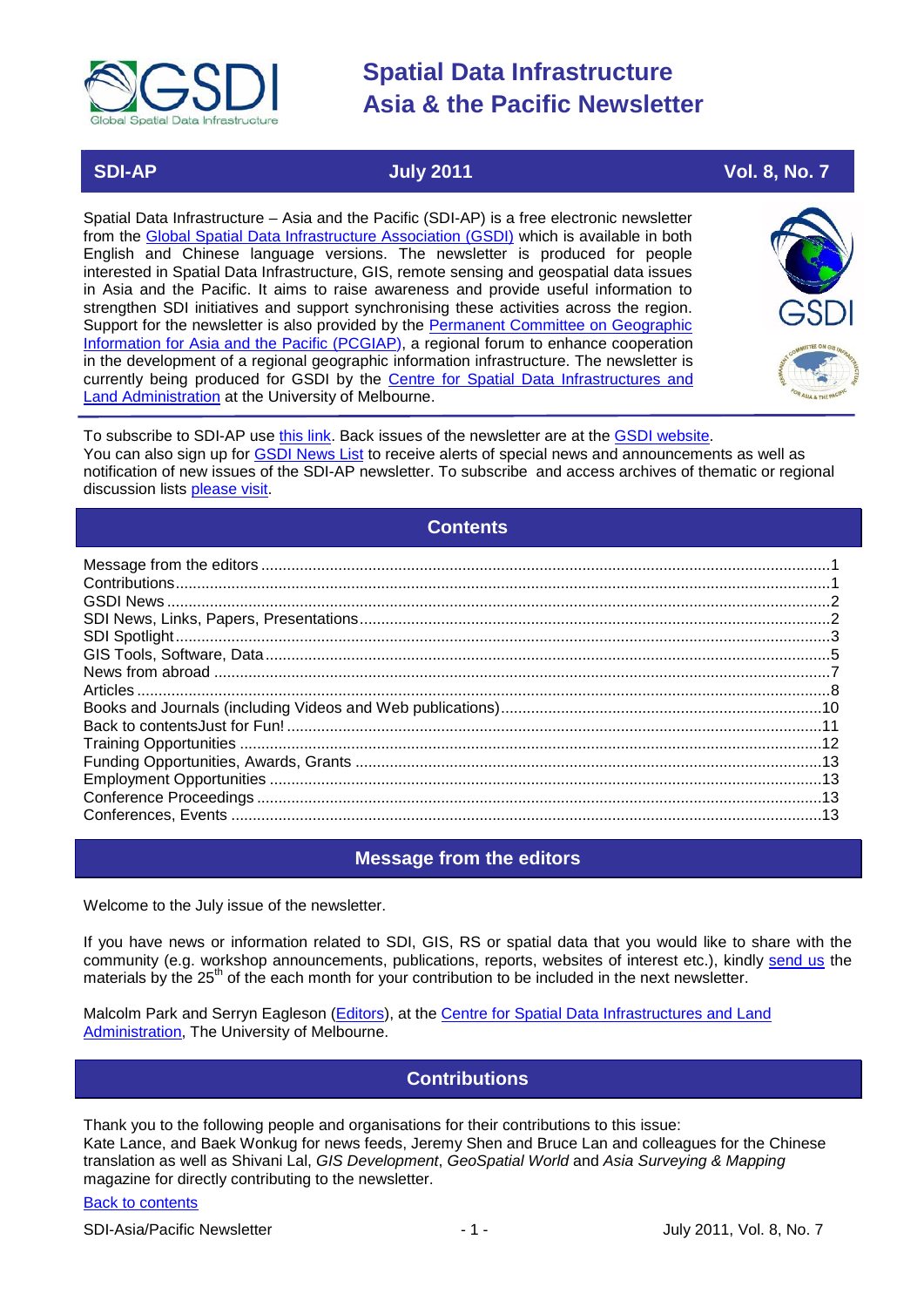

## **GSDI News**

### <span id="page-1-0"></span>**[Towards a Global Licensing Framework](http://www.gim-international.com/issues/articles/id1745-Towards_a_Global_Licensing_Framework.html)**

The Legal and Socio-economic Committee of the GSDI Association explores the legal and economic frameworks within which spatial-data infrastructures are developed in individual nations and multi-nation regions. It encourages dialogue with regard to varying public policy and legal approaches, and explores models, approaches and experiences that may enhance co-operation among nations in sharing spatial data and spatial technologies. The Committee shall propose and develop statements if needed in support of organisational goals, and develop approaches for communicating with legislators, agency personnel and other policymakers. **Repository**

Moderated by Roger Longhorn, communicator, the Committee has compiled a public discussion list devoted to the legal, economic, social, institutional and ethical issues relating to SDI developments. Access: http://lists.gsdi.org/mailman/listinfo/legal-socioecon Guidance is provided on how to use and subscribe to the list. There are 86 subscribers so far. This Committee invites experts from all over the world who are interested in contributing to implementation of the action plan relating to licences to contact one of the committee chairs: The Committee has its own archived repository, linking in topics of interest to the legal and socioeconomic community. To use it or contribute please visit www.gsdi.org select Committees, select website for Legal and Socioeconomic Committee. Committee chairs encourage list subscribers and other interested experts to join the

Geospatial Information Knowledge Network (GIKN).

Source: GIM International

## <span id="page-1-1"></span>[Back to contents](#page-0-0)

## **SDI News, Links, Papers, Presentations**

#### **[Spatial Infrastructures Alignment Study](http://www.crcsi.com.au/Research/Program-3/SDI-Alignment-Study)**

The CRC Spatial Information Australia is aiming to will deliver the research to support the creation of a fully functional spatial marketplace. The marketplace will facilitate discovery and access to a broad range of spatial information products and services from a variety of sources (from government owned to volunteered geographic information). The marketplace will also deal with issues of privacy, cost, data aggregation, maintenance, accuracy and licensing in a way that should lead the world.

The Spatial Infrastructures Alignment Study is addressing this gap in understanding. Phase 1 will review and evaluate the main existing SDI initiatives in Australia and New Zealand. It will also include a survey of relevant national and international research activities that relate to the objectives of Program 3. Source: CRC Spatial Information

#### **[Evaluating the Application of the Multi-view Spatial Data Infrastructure Assessment Framework](http://gisandscience.com/2011/06/24/evaluating-the-application-of-the-multi-view-spatial-data-infrastructure-assessment-framework/)**

Authors: L. Grus; J. Crompvoets; A. K. Bregt; B. van Loenen; Tatiana Delgado Fernandez; and D. Vandenbroucke

In this article we evaluate the application of the Multi-view SDI assessment framework. In addition, we ask the potential users of the framework to evaluate its applicability to assess SDIs. The results show that the framework could be applied to 21 National SDIs. Evaluation of the application process reveals that the completeness of assessment data and time needed to measure indicators depends strongly on the assessment methods used. It is recommended to use those methods that need less time to measure assessment indicators. The results also show that a significant part of the measurements could not be done due to survey questions not being filled in by the respondents. The results also show that the users tend to agree with the applicability of the Multi-view SDI assessment framework to assess SDIs." Source: GIS and Science

## **[Introducing a new SDI newsletter](http://www.sdimag.com/2011060782/news/newsletter/introducing-the-newsletter.html)**

SDI Magazine will publish a monthly newsletter beginning with the July issue, covering different aspects of SDI development and implementation from around the globe. Each issue will focus on either a specific topic, such as SDI cost-benefit, privacy concerns, IPR, SDI's role in e-government, standards for interoperability, etc. or SDI progress in a specific country or region of the world. Source: [SDI Magazine](http://www.sdimag.com/Newsletter/)

[Back to contents](#page-0-0)

SDI-Asia/Pacific Newsletter  $\sim$  2 - July 2011, Vol. 8, No. 7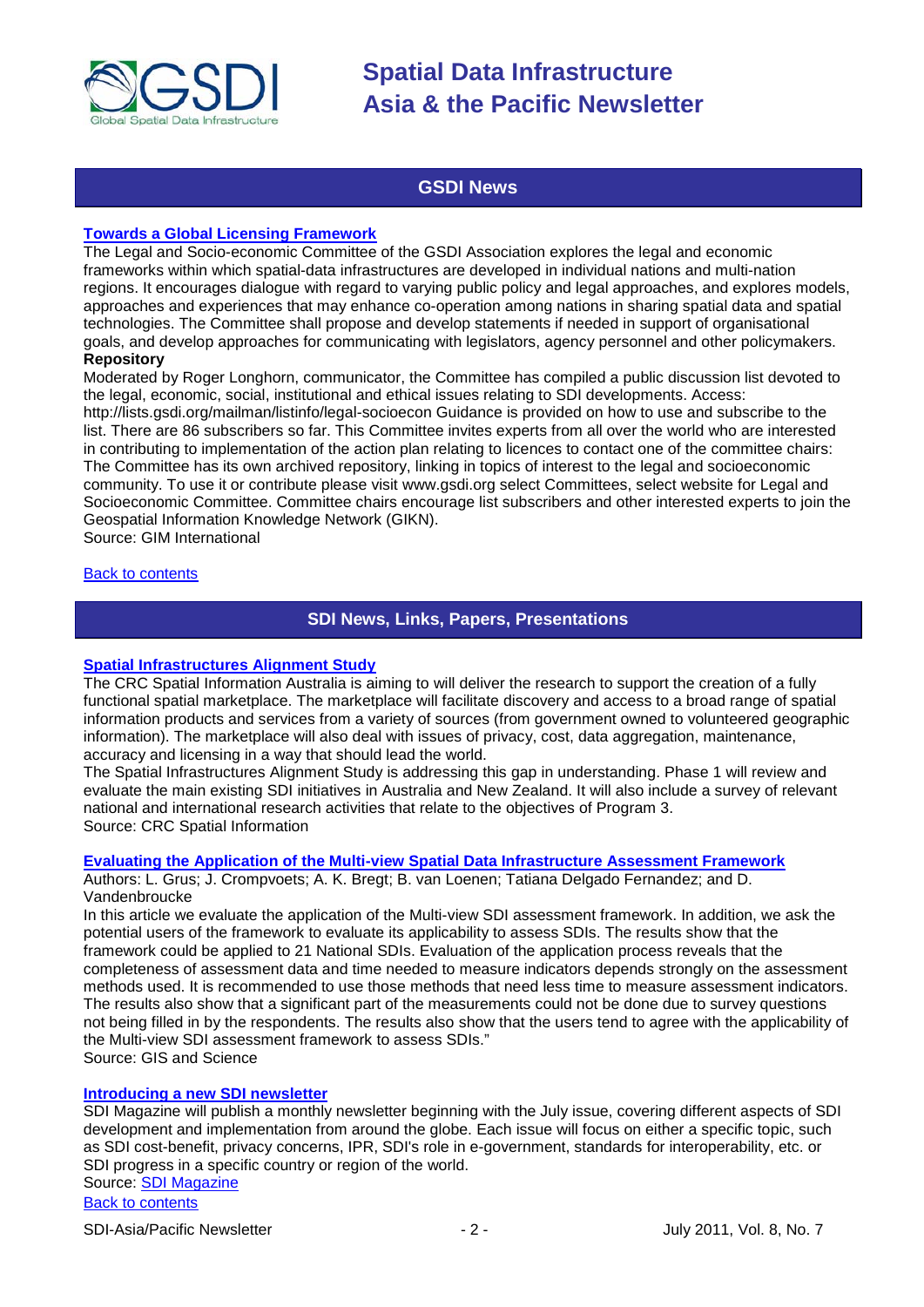

### **[Is the vision of a spatial data infrastructure \(SDI\) practical?](http://events.esri.com/uc/QandA/index.cfm?fuseaction=answer&conferenceId=DD02CFE7-1422-2418-7F271831F47A7A31&questionId=3859)**

Yes, in fact SDIs are beginning to be established around the world. Several national and regional SDIs are already building the policy framework for collaboration and opening up GIS assets. With the rise of web services, cloud computing, and volunteered mapping, SDIs are enabling trusted official data sources from national mapping organizations to be available to citizens and businesses which advances open government. Because of the rise and importance of SDIs, and in order to promote a conversation about best practices, at this year's Esri User Conference, Esri and Abu Dhabi Government's System and Information Centre (ADSIC) will cohost a number of SDI activities.

These include:

- o Special weeklong SDI Pavilion where you can see examples of SDIs around the world and join the conversation - Sail Area (SDCC)
- o SDI Executive Symposium that will include speakers and participant round table discussions Tuesday, July 12; 8:30 -11:30 am, Ballroom 20 D (SDCC)
- o SDI user paper track (check your online [UC agenda\)](http://events.esri.com/uc/2011/infoweb/onlineagenda/?fa=ofg_search_form).

Source: [ESRI Q&A](http://events.esri.com/uc/QandA/index.cfm?fuseaction=answer&conferenceId=DD02CFE7-1422-2418-7F271831F47A7A31&questionId=3859)



**[Finding Truth and Beauty in Data -](http://www.bbc.co.uk/news/technology-13947771) BBC News**

The voyages of trains, planes, tubes, bikes and buses come to life graphically by "data visualisation".

Source: BBC and thanks to Gordon Ojwang for bringing this item to our attention

<span id="page-2-0"></span>**[Back to contents](#page-0-0)** 

## **SDI Spotlight**

This month's "Spotlight" feature is from Peter Branca, a commencing PhD candidate in the CSDILA Research Group. Peter has a Diploma of Social Science (Justice Studies) and Master of Applied Science in (Geospatial Information). He has worked broadly in the field of law enforcement since 1989. Between 2006-8, he worked as a senior intelligence analyst in the Regional Assistance Mission to Solomon Islands (RAMSI)

#### **Spatially Enabled Policing – an integrated spatial information model for law enforcement**

#### **Introduction**

Advances in information technology, and in particular spatial information, are now driving significant changes in policing. Dominant policing models of today, including community policing, problem-oriented policing and Intelligence-led policing place greater emphasis on information and knowledge (figure 1). This new focus, combined with innovations of the digital age, has resulted in police organisations collecting increasingly larger volumes of information and data. The challenge for policing is to transform this data and information into actionable knowledge for decision making.

#### **Background**

Knowledge-based policing describes the emerging knowledge-focused and risk-based paradigm in policing in this, the digital age. Despite the promises of improved effectiveness and efficiencies in policing, the challenges to achieving this approach are not insignificant, especially when considering that most police data is often stored in 'silos', with little or no connectivity between databases. Problems include the lack of common processes to provide a connected technical registry of multi-sourced databases to achieve new functionality, such as Knowledge Discovery in Databases (KDD). Some of these connectivity limitations are due the delineation of roles or functions that law enforcement organisations typically perform, such as crime and traffic law enforcement, emergency management and public order. Additionally, security and privacy issues limit the sharing of informational both within and external to police organisations. Also, many older police information systems had been originally built for purpose reporting statistics, rather than for analysis in support of operational decision making. Each of these issues presents significant challenges to the development of an enterprise knowledge–based environment to operate within.

[Back to contents](#page-0-0) Within this environment Geographic Information Systems (GIS) are a type of information management system which focuses on the location attribute of information. Location is a common attribute within policing information and has a demonstrated potential to provide significant value to all areas of policing, including crime analysis.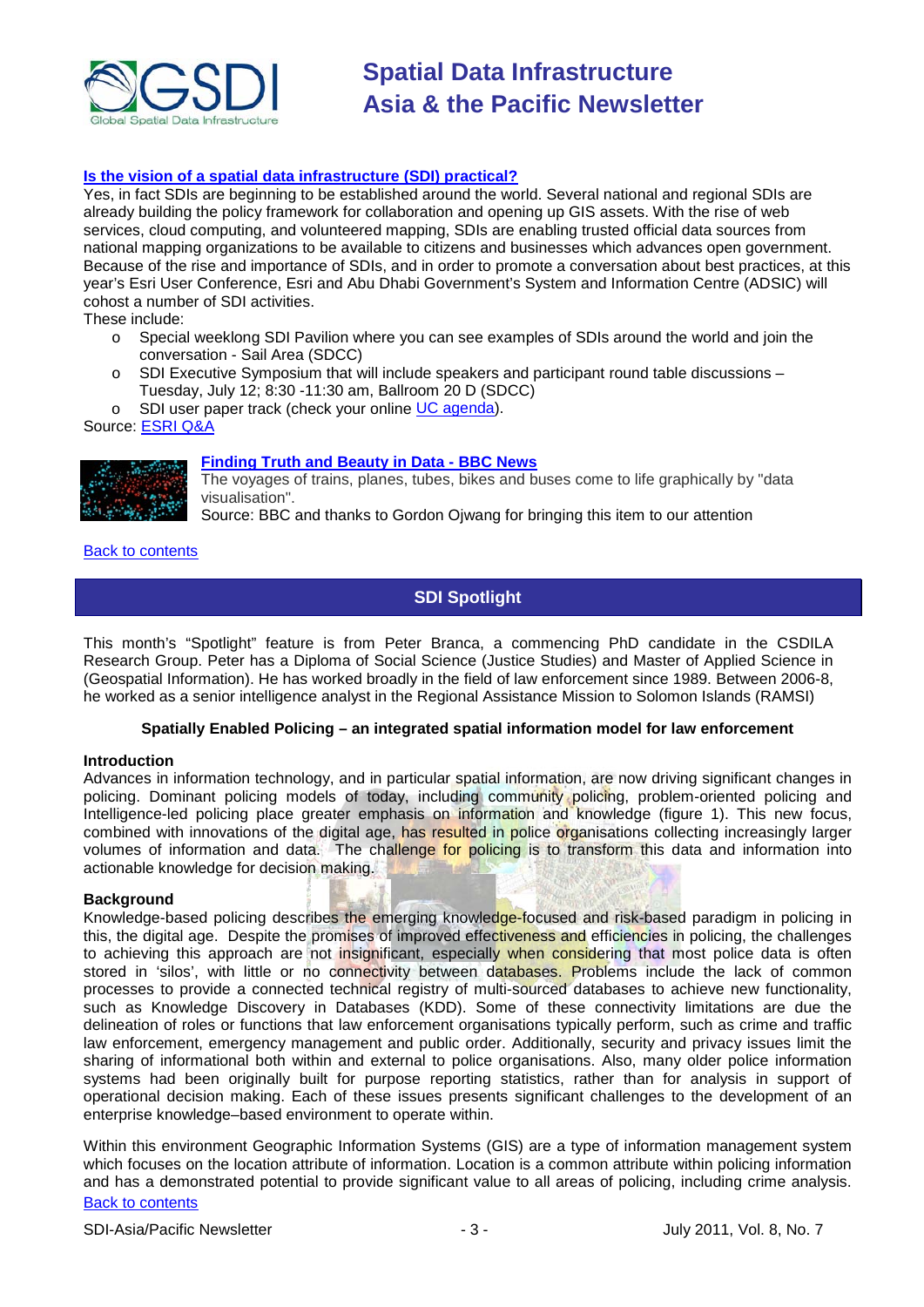

Indeed, both time and space (or location) is broadly accepted as being significant factors for crime analysis and, in the case of location, has been the catalyst for the expansion of GIS within policing (generally referred to as 'crime mapping'). Crime mapping has thrived on what could be described as a 'desktop mapping revolution', where users have had the flexibility to map and analyse crime records stored within policing databases, without the need to involve an organisation's IT departments. An arising issue to this more decentralised approach, however, has inefficient processes and a lack of information and knowledge sharing at the enterprise level (see [Figure 2\)](#page-3-0). At the same time the focus on 'crime' has meant that GIS has been somewhat limited in supporting other important policing functions, such as emergency management and public safety.





## **Research Problem**

Policing has always relied on accurate and timely information for decision making, especially in times of major criminal investigations or public emergencies. However, for various institutional, technical, political, and economic reasons, the capture, exchange, aggregation and use of information and 'knowledge' has been problematic. This is especially so in relation to spatial information and related technologies. These limitations often extend to external partner organisations and institutions with the result of impacting on the ability for an organisation to make effective decisions. Ultimately the organisation's operational effectiveness can be reduced. Put simply, these issues can cause policing to become limited in its capacity make informed decisions and work effectively with others.



The aim of this research is to develop an integrated model to address the key challenges of police knowledge management through the design and creation of a spatial information management framework and associated tools. The diagram [\(Figure 2\)](#page-3-0) below describes a possible architecture for such a model.



<span id="page-3-0"></span>*Figure 2 -Proposed spatial information management architecture for policing*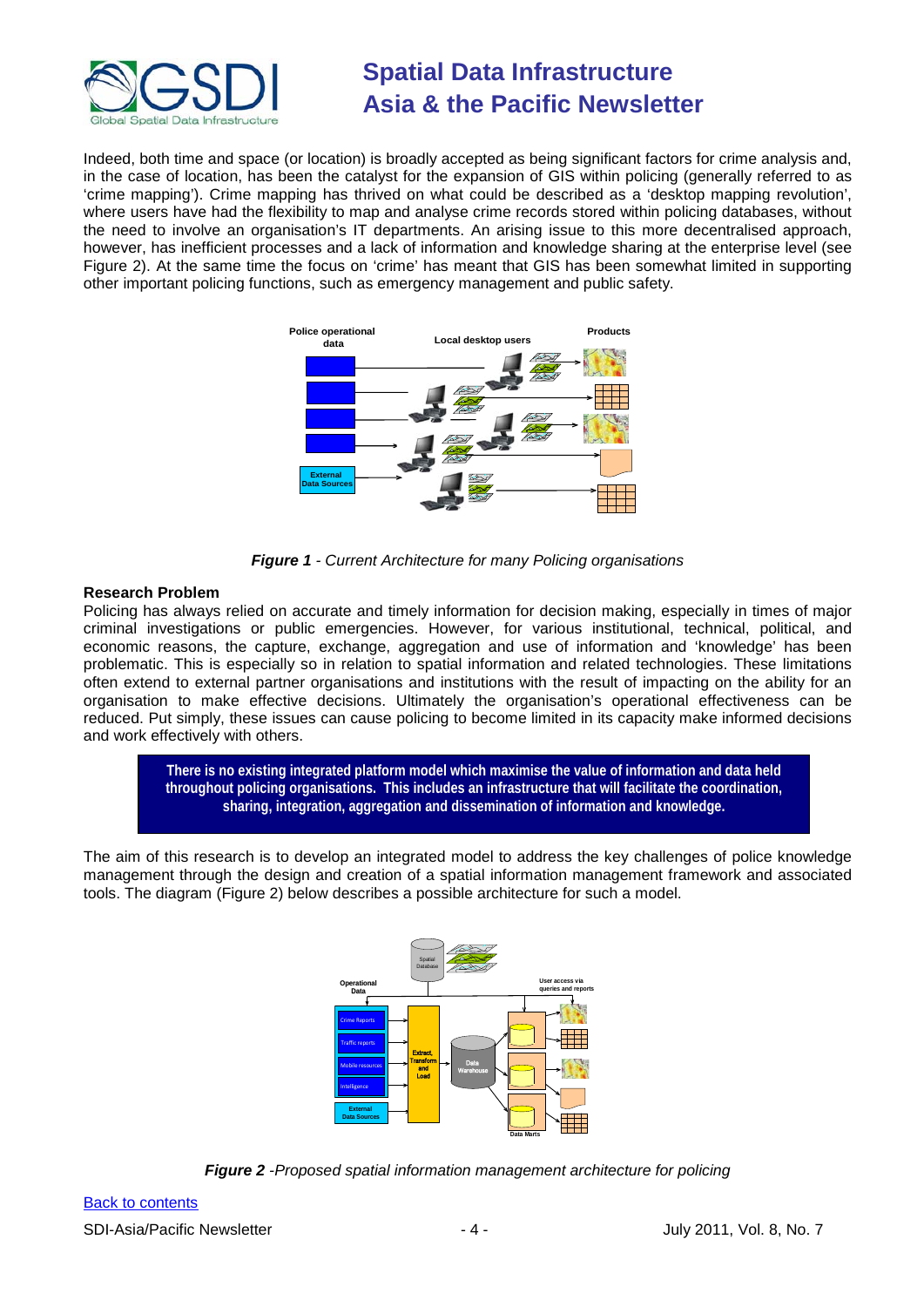

The concept of a spatial data infrastructure (SDI) in the context of spatial enablement will help guide the development of this model, which will help facilitate the creation, aggregation and sharing of police knowledge through a service oriented approach.

Based on the SDI model (see [Figure 3\)](#page-4-1) it will also include the components of people, access networks, policy, standards and data, as well as address the technical, legal and privacy issues unique to policing. The key concepts of space and time held within all policing information will the foundation of this model. The aim of the will be provide benefit all policing functions and activities, including crime analysis, search and rescue, emergency management and public order.



*Figure 3 Basic SDI Components*

### <span id="page-4-1"></span>**Research Objectives**

This research sets the following objectives:

1. To examine the extent to which spatial information has, and is, being used for police decision making, both within Australian and internationally.<br>2. To investigate how 'space' and '

2. To investigate how 'space' and 'time' elements can be integrated within an information management framework for police decision making, including in areas of crime analysis and emergency management.

3. To assess the future information needs in supporting emerging technologies such as expert systems, with a particular focus on spatial information.

4. To explore how an integrated spatial information model (ISIM) might assist in knowledge management and information sharing within policing.

5. To develop an ISIM through using a service oriented approach, which will meet the future needs of policing organisations.<br>6. To develop and

To develop and test a prototype to validate this model.

The editors remind our subscribers and readers that we welcome contributions for the *Spotlight* feature.

## <span id="page-4-0"></span>[Back to contents](#page-0-0)

## **GIS Tools, Software, Data**

## **[Japan Explores the Use of Google Modeling Tools for Redevelopment](http://www.asmmag.com/features/feature/japan-turns-to-google-mapping-and-modeling-tools-to-assist-redevelopment-24061626)**

The United Nations University held a workshop (June) in Tokyo to explore ways to redevelop the region of Tohoku. The aim is to harness community input through the creation of social contribution networks and the use of Google's mapping and modeling tools. Google representatives will be training participants on both Google Maps, Google Earth and Google SketchUp.

Source: Asian Surveying & Mapping

## **[Twitter can better detect earthquakes, tsunamis](http://www.geospatialworld.net/index.php?option=com_content&view=article&id=22327%3Atwitter-can-better-detect-earthquakes-tsunamis&catid=53%3Aapplication-natural-hazard-management&Itemid=1)**

Geosciences Australia suggested that Twitter's speed can enable agencies to detect earthquakes faster than traditional seismometer networks. At the CeBIT conference in Sydney, the agency's Geospatial and Earth Monitoring Division chief, Andrew Barnicoat, said the use of Twitter in the US had shown the potential of the medium to detect such natural disasters.

## [Back to contents](#page-0-0)

SDI-Asia/Pacific Newsletter  $\sim$  5 -  $\sim$  5 - July 2011, Vol. 8, No. 7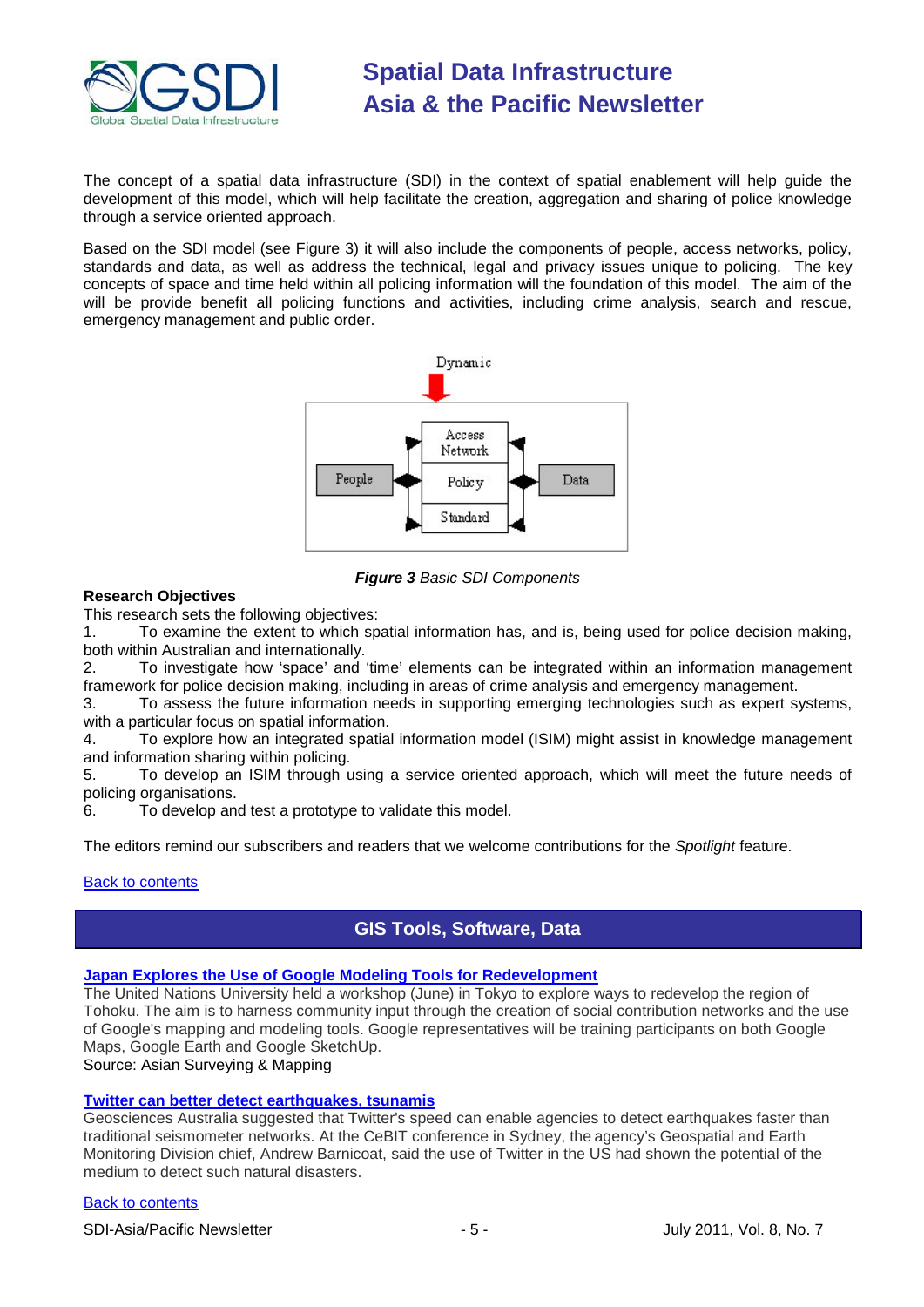

"The US Geological Survey (USGS) is starting to use social media as a sensor network and runs a Twitter [earthquake detector,](http://recovery.doi.gov/press/us-geological-survey-twitter-earthquake-detector-ted/)" he said. "It is effectively a crowd-to-agency system and the tweeted reports of having felt an earthquake and a social epicentre is defined by this data.

According to the USGS, its Twitter Earthquake Detector gathers real-time, earthquake-related messages from the social networking site Twitter and applies place, time, and keyword filtering to gather geolocated accounts of shaking.

The USGS said that using social media people local to an event are able to publish information via these technologies within seconds of their occurrence. In contrast, depending on the location of the earthquake, scientific alerts can take between two to 20 minutes.

Source: GeoSpatial World and [ComputerWorld](http://www.computerworld.com.au/article/388585/cebit_2011_twitter_detect_earthquakes_tsunamis/?fp=4&fpid=18)

## **[Melbourne to launch online mapping system](http://www.geospatialworld.net/index.php?option=com_content&view=article&id=22302%3Amelbourne-to-launch-online-mapping-system&catid=54%3Aapplication-urban-planning&Itemid=1)**

The City of Melbourne (Australia) invited several small focus groups to test a new municipal mapping system. It is currently in development phase. It is designed to display community points of interest like parks and healthcare centres, for example, and has been in the works for the last 18 months according to the council. Source: GeoSpatial World and [ZDNet](http://www.zdnet.com.au/melb-council-in-online-mapping-project-339315818.htm)



## **[Scientists detect landscape changes in innovative way](http://www.geospatialworld.net/index.php?option=com_content&view=article&id=22282%3Ascientists-detect-landscape-changes-in-innovative-way&catid=66%3Aapplication-miscellaneous&Itemid=1)**

Researchers at the National Central University (Jhongli, Taiwan) developed way of identifying altered features of urban areas by comparing existing building models with new LiDAR data points and aerial images. The researchers, Liang-Chien Chen, Li-Jer Lin, and Wen-Chi Chang, have improved on current methods in which changes are usually measured by spectral analysis of aerial images and LiDAR data.

In their technique, they sought to integrate the LiDAR data and aerial images into a single system that detects changes in a landscape by comparing old 3D building models with newly obtained imagery. To improve accuracy, they use a double-thresholding strategy

Source: GeoSpatial World and [SPIE](http://spie.org/x48223.xml?ArticleID=x48223)

**[High Resolution Satellite Pictures of Fukushima Daiichi Nuclear Power Plant and Tsunami devestation](http://blog.joesonic.com/2011/03/high-resolution-satellite-pictures-of.html)** Source: GeoSpatial Talk blog

**[Japan Tsunami Wave height animation across the Pacific ocean](http://blog.joesonic.com/2011/03/japan-tsunami-wave-height-animation.html)** Source: GeoSpatial Talk blog & <<http://www.youtube.com/embed/yoDFmHn4aLQ> >

## **[Hong Kong government launches mobile mapping service](http://www.info.gov.hk/gia/general/201106/22/P201106220335.htm)**

The Lands Department launched on June 22<sup>nd</sup> "GeoMobile Map Hong Kong", a new mobile mapping service that allows users to view detailed government maps or to search for community facilities in the surrounding area while they are on the move.

This enhanced mapping service comes after the Government web map portal, "GeoInfo Map", which was rolled out by the Lands Department in May 2010. "GeoMobile Map takes advantage of multi-touch technology, allowing users to smoothly zoom in and out of a map on their mobile devices," a spokesman for the Lands Department said.

"It also incorporates a strengthened geographic search engine, supporting not only the search for places, streets and buildings in Hong Kong, but also simple semantic searches, such as 'museums in Central', 'supermarkets within map area', and so on".

GeoMobile Map supports mobile devices and smartphones running on iOS and Android operating systems. The new service can be accessed via [www.map.gov.hk/mobile.](http://www.map.gov.hk/mobile)

Thanks to Kate Lance for this item.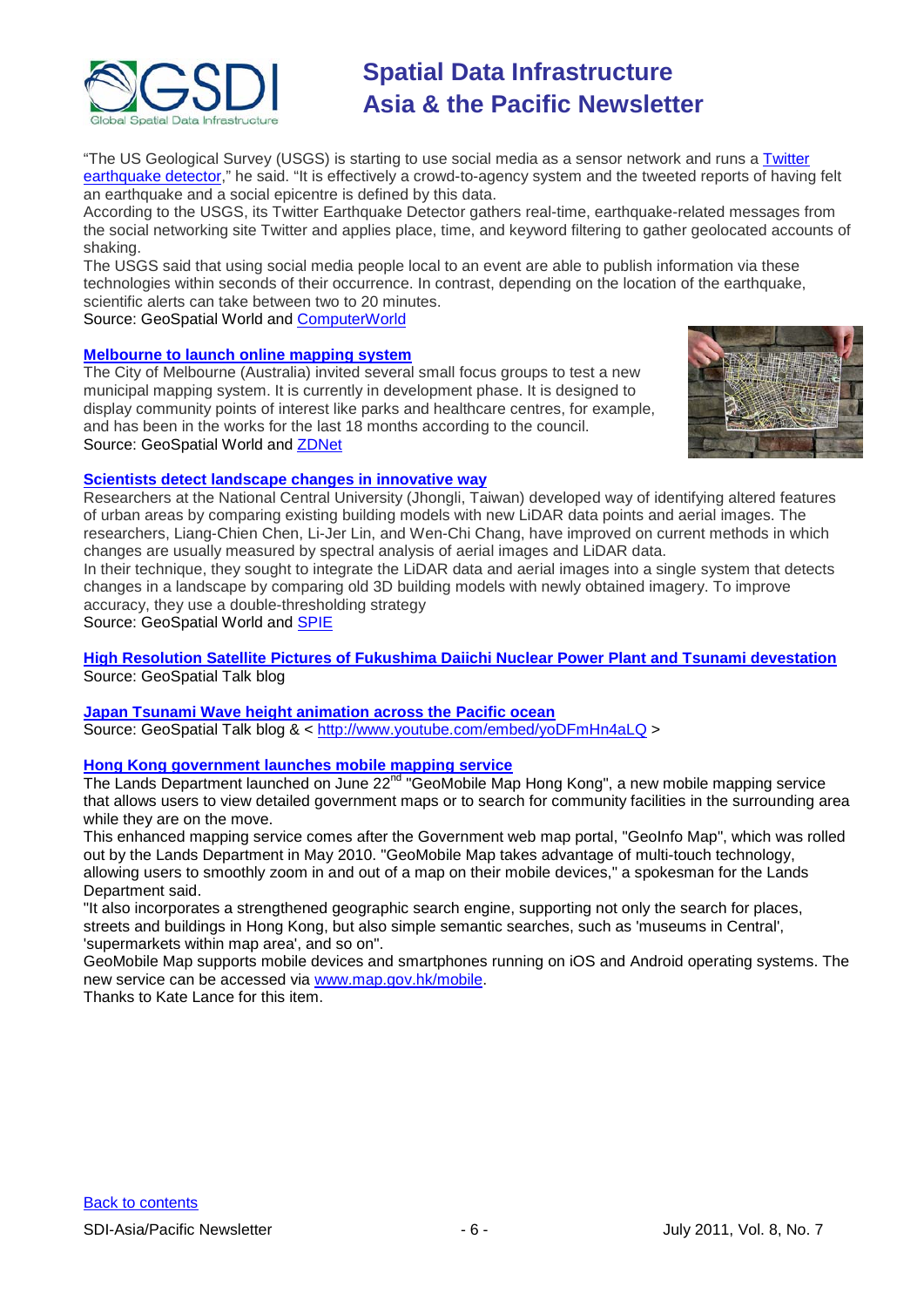

## **News from abroad**

<span id="page-6-0"></span>*"This section has been included to highlight some of the developments happening outside the region which demonstrate SDI in action.*

## **[Visually impaired Wheelchair Users use Laser Scanning to See](http://blog.lidarnews.com/wheelchair-users-laser-scanning)**

Researchers at Sweden's Lulea University of Technology have developed an electric wheelchair that can "see" for its user through the use of a 3D laser scanner. The [report](http://www.ubergizmo.com/2011/05/wheelchair-laser-scanner/) in Ubergizmo notes that the scanner is limited to a fixed height for this model, but that plans are to add a 3D camera system. The obstacles in the path are sensed by the operator through the joy stick via what is called [haptic](http://en.wikipedia.org/wiki/Haptic_technology) feedback.

Projections are that the "seeing wheelchair" will be commercially available in 5 years. Source: LiDAR News

#### **[Geospatial tech joins battle against AIDS](http://geospatialworld.net/index.php?option=com_content&view=article&id=22393%3Ageospatial-tech-joins-battle-against-aids&catid=56%3Aapplication-health&Itemid=1&pagetype=newssearch)**

South Africa: Digital mapping company MapIT is using geospatial technology to streamline the battle against HIV/AIDS in South Africa. Source: GeoSpatial World and [ITWeb](http://www.itweb.co.za/index.php?option=com_content&view=article&id=44459:tech-joins-battle-against-hiv&catid=160)

### **[Laser Scanner Helps Recreate the Wright Brothers first Flight](http://www.lidarnews.com/content/view/8363/)**



December 17th, 1903 at Kitty Hawk, North Carolina, the Wright Brothers took the first sustained heavier-than-air flight by a human. Almost exactly 97 years later on December 11, 2000, Direct Dimensions had the once-in-a-lifetime opportunity to perform 3D laser scanning on one of the original propellers from that exact airplane. Source: LiDAR News

## **[GLONASS more accurate than GPS: Roscosmos](http://geospatialworld.net/index.php?option=com_content&view=article&id=22339%3Aglonass-more-accurate-than-gps-roscosmos&catid=61%3Aapplication-transportation-navigation&Itemid=1)**

Russia's satellite navigation system [GLONASS](http://geospatialworld.net/index.php?option=com_content&view=article&id=22335:glonass-to-provide-global-coverage-by-year-end&catid=61&Itemid=1) is more accurate than American GPS, Federal Space Agency (Roscosmos) Deputy Director Anatoly Shilov claimed. "Today the accuracy of GLONASS is 6 metres, and that of GPS is 7 metres," Shilov said at the 5th international forum on satellite navigation in Moscow, Russia. Shilov added the accuracy of the Russian navigation system would have to be improved to 2-3 metres in the years to come. In his opinion, this can be done only if the system operates at full capacity with 24 satellites. As per schedule, Russia will launch another GLONASS-M satellite in August and another three in September-October from Baikonur in Kazakhstan. GLONASS system will become fully operational by the end of 2011. Source: Geospatial World

#### **[Round table on topic "Spatial data infrastructure"](http://www.rgz.gov.rs/template1a.asp?PageName=2011_06_24_02&LanguageID=3)**

*On June 21St, 2011 in Sarajevo, round table was held on topic "Spatial data infrastructure"*

Round table on the topic of "Spatial data infrastructure of federation of Bosnia and Herzegovina" had been held in hotel Sarajevo on June 21st, 2011, in Sarajevo, organized by the Federal administration for surveying and property rights with the Federal Ministry for spatial planning.

Participation in this round table was also taken by the Republic Geodetic Authority of the Republic of Serbia, State geodetic administration of the Republic of Croatia, Republic administration for geodetic and property rights affairs of the Republic of Srpska and Norwegian mapping and cadastral agency. Source: V1 Magazine

#### **[Coastal Spatial Data Infrastructure in South Africa](http://www.sdimag.com/projects/africa/coastal-spatial-data-infrastructure-in-south-africa.html)**

Post-apartheid South Africa is a transforming society and a developing nation with a rich natural coastal heritage. As a nation, the South African government has, faciliated through a process of extensive public participation, developed a legislative and management framework which uses integrated coastal management (ICM) as a paradigm for coastal sustainability. Considering the developmental status of South Africa and the need for defensible scientific data and information going into an uncertain climate future, what are the requirements of a coastal spatial data infrastructure (CSDI)?

While this paper will briefly review the history of CSDI in South Africa, it will focus on providing some information on the recent development of a shared data platform. This platform is evaluated for the inclusion in the emerging CSDI. The shared platform currently hosts the SAEON [1] Data Portal, The South African Risk and Vulnerability Atlas [2], the South African Earth Observation System [3] (SAEOS), the CSIR GSDI Geoportal [4], and a prototype World Data Centre for Biodiversity and Human Health in Africa (WDCBHH) [5].

### [Back to contents](#page-0-0)

SDI-Asia/Pacific Newsletter  $\begin{array}{ccc} -7 & - & \end{array}$  July 2011, Vol. 8, No. 7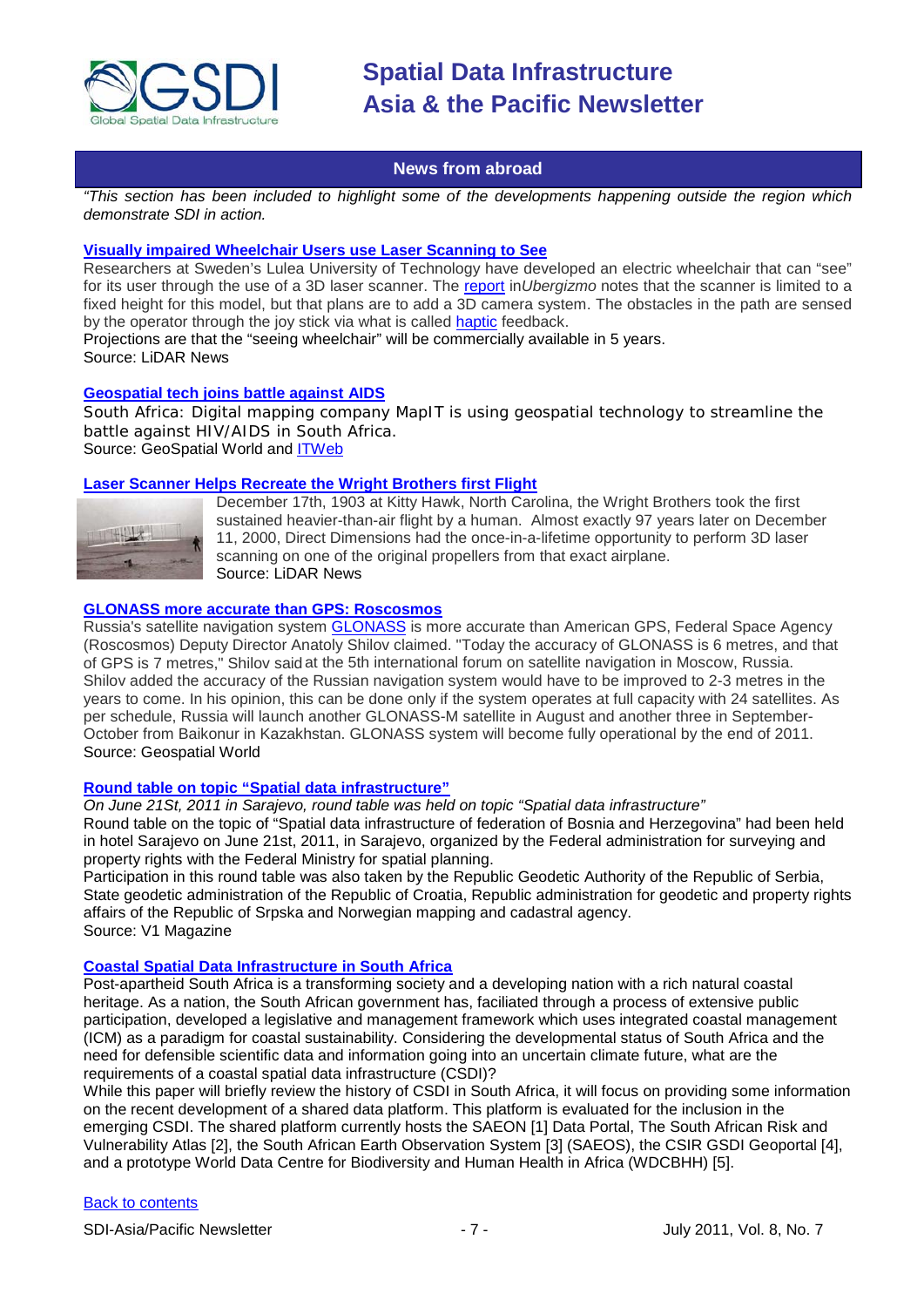

Source: [SDI Magazine.](http://www.sdimag.com/)

### **[The Geo Data Portal: A spatial data infrastructure for integration of geographic and atmospheric](http://2011.foss4g.org/sessions/geo-data-portal-spatial-data-infrastructure-integration-geographic-and-atmospheric)**

This presentation is about the U.S. Geological Survey Geo Data Portal (GDP) project which formalizes common data acquisition and assimilation tasks to assist in model parameterization, model coupling, and data integration in a standards based data retrieval and analysis application. The GDP spatial data infrastructure has been designed to leverage and integrate open-standards and open source software implementations from the geographic, oceanographic, hydrologic, and atmospheric science communities. Interoperability is achieved by adopting existing standards and open-source software components where possible, by working closely with enterprise-scale data providers to implement standards compliant services, and by developing transformations and interoperable connections where necessary.

Source: [Free and Open Source Software for Geospatial](http://2011.foss4g.org/)

<span id="page-7-0"></span>[Back to contents](#page-0-0)

**Articles**

#### **Journal of the International Society for Digital Earth** - [2010 Editor's Choice Articles](http://www.digitalearth-isde.org/newsletter0629/ISDE%2520Newsletter/editor%27s%2520choice.pdf)

### **[Cartography: Changing Perspectives on Mapping](http://www.asmmag.com/features/feature/cartography-changing-perspectives-on-mapping-22061627)** by Jeff Thurston

Cartography is more prominent today than it has ever been. Changing technology is allowing more people to create and use maps and they are designing and editing them with tools that are easier to use, and which provide improved capabilities. How we map the world around us is a strong indication of the type of society we live in, and how it impacts each of us.

Source: Asian Surveying & Mapping

## **[Lets drop the whole GIS tag, We are in the location services industry](http://www.gisuser.com/content/view/23710/222/)** by Rory Biggadike

GIS (Geographic Information Systems) has inhabited a niche in the world of computing. It has been long lamented as an important but not widely known technology. The launch of Google maps in 2006 shook this comfy niche. Bringing the widespread availability of free slippy maps with the ability to overlay markers, photos, videos. ESRI, the open source community and the other key players in the GIS market had to move quickly to catch up.

Mobile is about to have a much wider impact on the GIS industry. Real estate often proclaim its "Location location location". Take heed GIS industry. We are entering a time of location based application development. GIS is a part; a tool, in a much wider game. Developers will be building location based applications, NOT GIS applications. GIS allows us to work with location data, but it is merely a tool. One of many. Source: GISUser.com

#### **[GPS Is In Jeopardy!](http://www.gisuser.com/content/view/23699/28/)** by Randy Noland

In a recent article, we asked the question, "Is GPS in Jeopardy?" It can now be said with no doubt that the answer is YES! Source: GISUser.com

**[When Will Public Transit Provide Users With Mobile Apps?](http://www.gisuser.com/content/view/22787/222/)** by GlennLetham

Source: GISUser.com

**Mapping How To - [Reporting Map Errors to Google maps, Bing, Mapquest, OSM, and others data](http://www.gisuser.com/content/view/23066/222/)  [providers](http://www.gisuser.com/content/view/23066/222/)** by GlennLetham

Source: GISUser.com

## **[China geospatial industry -](http://www.geospatialworld.net/index.php?option=com_content&view=article&id=22107) The flight of the dragon**

*Rapid industrial restructuring over the past three decades has helped China transform itself from a traditional agricultural society to a modern industrial society. In the last decade, China has emerged as the fastest growing economy in the world. This has enabled sectors like infrastructure, transportation, urban development, environment, natural resources and information technology to grow tremendously.* Source: GeoSpatial World

[Back to contents](#page-0-0)

SDI-Asia/Pacific Newsletter  $\begin{array}{ccc} - & 8 \\ - & - \end{array}$  -  $\begin{array}{ccc} - & - \end{array}$  July 2011, Vol. 8, No. 7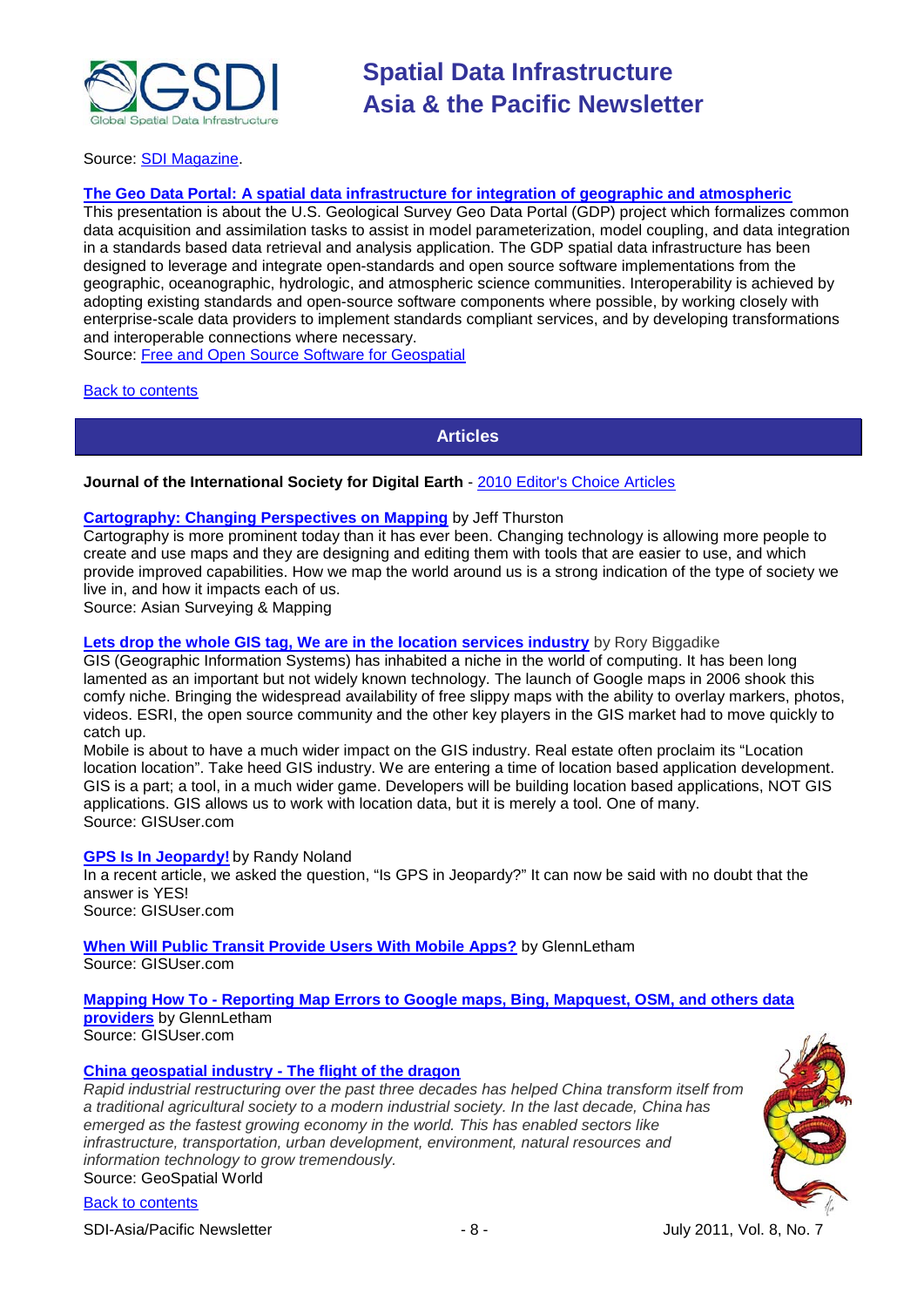

## **[A European perspective on Digital Earth](http://www.tandfonline.com/doi/abs/10.1080/17538947.2011.582888)**

by A. Annoni, M. Craglia, M. Ehlers, Y. Georgiadou, A. Giacomelli, M. Konecny, N. Ostlaender, G. Remetey-Fülöpp, D. Rhind, P. Smits and S. Schade

#### **Abstract**

The purpose of this paper is to contribute to the definition of a European perspective on Digital Earth (DE), identify some actions that can contribute to raise the awareness of DE in the European context and thus strengthen the European contribution to the International Society for Digital Earth (ISDE). The paper identifies opportunities and synergies with the current policy priorities in Europe (Europe 2020, Innovation Union and Digital Agenda) and highlights a number of key areas to advance the development of DE from a European perspective: (1) integrating scientific research into DE; (2) exploiting the Observation Web with human-centred sensing; and (3) governance, including the establishment of stronger linkages across the European landscape of funding streams and initiatives. The paper is offered also as a contribution to the development of this new vision of DE to be presented at the next International DE Conference in Perth, Australia, in August 2011. The global recognition of this new vision will then reinforce the European component and build a positive feedback loop for the further implementation of DE across the globe.

**[Strengthening national geographic services in Lao PDR](http://77.243.131.160/pub/fig2011/papers/ts05c/ts05c_suominen_manixay_et_al_5298.pdf)** by Kari Suominen (Finland), Thongchanh Manixay and Bouasoth Souvannakhoumane (Laos, PDR) **Conference paper**

Paper prepared for/presented at [FIG Working Week 2011: Bridging the Gap between Cultures,](http://77.243.131.160/pub/fig2011/techprog.htm) 18-22 May 2011,Marrakech, Morocco.

### **Summary:**

Strengthening National Geographic Services in Lao PDR is a four year programme started in August 2010. The programme is bilateral technical co-operation between the Government of Lao PDR and the Government of the Republic of Finland. The programme is continuation to extensive support from Finland to Laos, particularly focused on land sector.

The programme purpose is to assist the National Geographic Department (NGD) in creating, managing and distributing reliable modern national spatial data services to public and private stakeholders and clients. The services will include database for digital topographic maps at 1:50,000 and digital orthophoto maps covering first the project area.

This data will form the base of National Spatial Data Infrastructure and it will be used in various governmental and private organisations. Policy to share the data among various stakeholders will be established and Strategy and Mid Term Development Plan of National Geographic Department of Lao PDR will direct further development in this field.

#### **[Sensors, empowerment, and accountability: a Digital Earth view from East Africa](http://www.tandfonline.com/doi/abs/10.1080/17538947.2011.585184)**

by Yola Georgiadou, Benson Bana, Robert Becht, Robert Hoppe, Justinian Ikingura, Menno-Jan Kraak, Kate Lance, Rob Lemmens, Juma Hemed Lungo, Michael McCall, Gianluca Miscione and Jeroen Verplanke **Abstract**

Several innovative 'participatory sensing' initiatives are under way in East Africa. They can be seen as local manifestations of the global notion of Digital Earth. The initiatives aim to amplify the voice of ordinary citizens, improve citizens' capacity to directly influence public service delivery and hold local government accountable. The popularity of these innovations is, among other things, a local reaction to the partial failure of the millennium development goals (MDGs) to deliver accurate statistics on public services in Africa. Empowered citizens, with access to standard mobile phones, can 'sense' via text messages and report failures in the delivery of local government services. The public disclosure of these reports on the web and other mass media may pressure local authorities to take remedial action. In this paper, we outline the potential and research challenges of a 'participatory sensing' platform, which we call a 'human sensor web.' Digital Africa's first priority could be to harness continent-wide and national data as well as local information resources, collected by citizens, in order to monitor, measure and forecast MDGs.

**[Spatial cloud computing: how can the geospatial sciences use and help shape cloud computing?](http://www.tandfonline.com/doi/abs/10.1080/17538947.2011.587547)**

by Chaowei Yang, Michael Goodchild, Qunying Huang, Doug Nebert, Robert Raskin, Yan Xu, Myra Bambacus and Daniel Fay

### **Abstract**

The geospatial sciences face grand information technology (IT) challenges in the twenty-first century: data intensity, computing intensity, concurrent access intensity and spatiotemporal intensity. These challenges require the readiness of a computing infrastructure that can: (1) better support discovery, access and utilization

### [Back to contents](#page-0-0)

SDI-Asia/Pacific Newsletter  $-9 -$  - 9 -  $-$  July 2011, Vol. 8, No. 7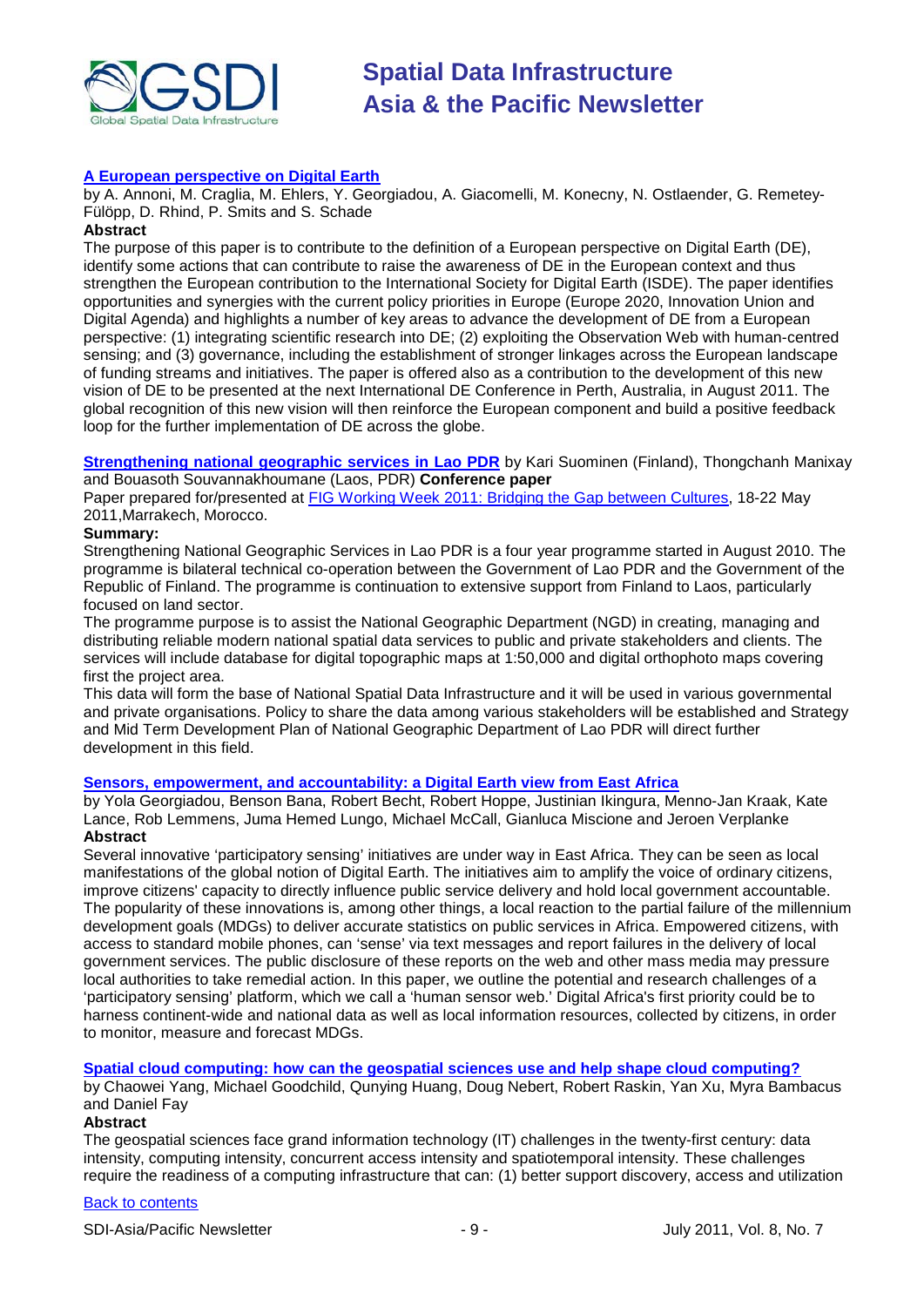

of data and data processing so as to relieve scientists and engineers of IT tasks and focus on scientific discoveries; (2) provide real-time IT resources to enable real-time applications, such as emergency response; (3) deal with access spikes; and (4) provide more reliable and scalable service for massive numbers of concurrent users to advance public knowledge. The emergence of cloud computing provides a potential solution with an elastic, on-demand computing platform to integrate – observation systems, parameter extracting algorithms, phenomena simulations, analytical visualization and decision support, and to provide social impact and user feedback – the essential elements of the geospatial sciences. We discuss the utilization of cloud computing to support the intensities of geospatial sciences by reporting from our investigations on *how cloud computing could enable the geospatial sciences and how spatiotemporal principles, the kernel of the geospatial sciences, could be utilized to ensure the benefits of cloud computing*. Four research examples are presented to analyze how to: (1) search, access and utilize geospatial data; (2) configure computing infrastructure to enable the computability of intensive simulation models; (3) disseminate and utilize research results for massive numbers of concurrent users; and (4) adopt spatiotemporal principles to support spatiotemporal intensive applications. The paper concludes with a discussion of opportunities and challenges for spatial cloud computing (SCC).

## <span id="page-9-0"></span>[Back to contents](#page-0-0)

## **Books and Journals (including Videos and Web publications)**

**International Journal of Digital Earth** (IJDE) will have a **[special issue on Spatial Cloud Computing](http://www.digitalearth-isde.org/news/Call%20for%20Papers-IJDE%20to%20publish%20special%20issue%20on%20Spatial%20Cloud%20Computing.html)** (SCC) to capture the latest advancements and collect cutting-edge research, development, education, and applications of SCC. The special issue is especially interested in "how cloud computing enables scientific research, application building, and educational activities with on-demand and elastic computing" and "how spatiotemporal principles have been utilized in the enablement and optimization of cloud computing platforms". Topics include but are not limited to:

- 1. Education or vision of SCC
- 2. Cloud computing tools, methods, technologies, and applications
- 3. GeoCloud and related efforts
- 4. Cloud platform/cloud services, such as Amazon EC2, Microsoft Azure, and Google App Engine, related research and development
- 5. Examples of deploying geospatial applications onto cloud platforms
- 6. Studies of how to ensure and utilize the capacity of spatial cloud computing
- 7. Communication and performance analysis of cloud computing
- 8. Assessment of the types of problems amenable to spatial cloud computing
- 9. Any other research, development, and education related to cloud computing
- 10. Implementation of cloud computing platforms
- 11. Optimization of cloud computing platforms

The guest editors invite extended 300- to 500-word abstract submissions, which will be reviewed by guest editors to select full paper submissions, of which accepted papers will be published in August, 2012 after the journal's peer review process.

## **Deadlines:**

- \* July 25, 2011, abstract submission
- \* August 1, 2011, full paper submission invited
- \* November 30, 2011, full paper submission
- \* February 15, 2012, paper acceptance notification
- \* April 1, 2012, paper in final form
- \* August 2012, special issue published

## **[LiDAR News, Vol 1, No 9](http://www.lidarnews.com/newsletter/Vol1No9.htm)**

**[Think Quarterly](http://thinkquarterly.co.uk/#aboutthebook)** – Google's new on-line magazine

**[Coordinates](http://mycoordinates.org/pdf/june11.pdf)** monthly magazine

**[SERVIR-Africa community news](http://www.servirglobal.net/africa/en/News/CommunityNews.aspx)**

[Back to contents](#page-0-0)

SDI-Asia/Pacific Newsletter  $-10 -$  - 10 - July 2011, Vol. 8, No. 7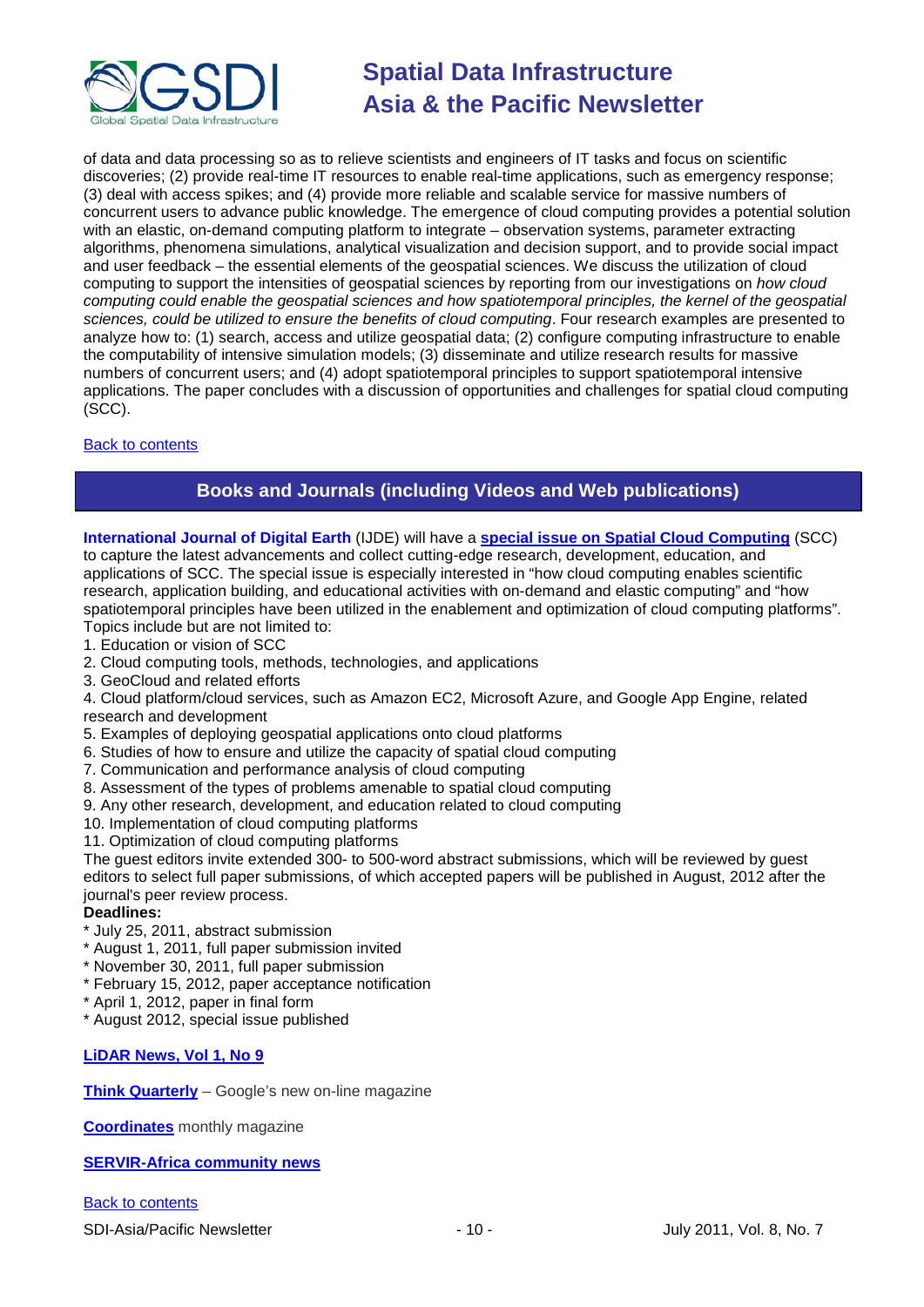

## **[The American Surveyor newsletter](http://www.amerisurv.com/newsletter/25MAY2011.htm)** (25 May) and [11 May](http://www.amerisurv.com/newsletter/11MAY2011.htm)

## **GISuser - [GIS and Geospatial Technology News](http://www.gisuser.com/)**

## **LiDAR News [Video of the Week](http://www.lidarnews.com/content/view/8380/192/) – Pompeii showcase**

Video showcasing the scan project conducted by CyArk and Ferrara University at Pompeii, Italy. The first major 3D scan archaeological documentation project conducted. [www.cyark.org](http://www.cyark.org/)

#### [Back to contents](#page-0-0)

## <span id="page-10-0"></span>**Just for Fun!**

#### **[Down memory lane](http://geospatialworld.net/index.php?option=com_imageoftheweek&view=managetemplate&id=36&Itemid=139&year=2011)**

These days, maps are created with satellite imagery and finding a destination on a map is just one click away on the Internet. But in earlier days, mapmaking was an arduous task that took years of research.

The largest and most detailed map of Joseon-era Korea, called Daedongyeojido (Territorial Map of the Great East), was made 150 years ago by scholar Kim Jeong-ho (ca. 1804 - ca. 1866). The creation of this historic map, which is National Treasure No. 850, is



being celebrated in a new exhibition at the National Museum of Korea called "Daedongyeojido: The Country Embraced in a Map," till July 24.

Image & info: [Joongang Daily](http://joongangdaily.joins.com/article/view.asp?aid=2935892)

Source: GeoSpatial World "Image of the Week" June 9

**[CUBA ON MY MIND: Armchair Traveling](http://newswatch.nationalgeographic.com/2011/06/07/cuba-on-my-mind-armchair-traveling/)** by Rosemary Daley, GIS Cartographer, National Geographic Maps As a National Geographic GIS Cartographer, people frequently inquire whether I get to travel to gather the data we use on our maps. I suppose National Geographic still evokes those romantic images of cartographers out in the field collecting information. While there are still plenty of people here at National Geographic exploring the globe, we cartographers, unfortunately, don't travel too often, and hardly ever in search of data. But I'm not complaining (much).

Source: [National Geographic](http://www.nationalgeographic.com/)

#### **[Judge Bars Woman From Suing Over Faulty Google Map](http://www.onpointnews.com/NEWS/Judge-Bars-Woman-From-Suing-Over-Faulty-Google-Map.html)**

Finding that Google has no duty to provide accurate content on its website, a Utah judge has thrown out the novel case of a woman who claimed that faulty walking directions on Google Maps caused her to be hit by a car. We note that, missing from earlier reports [see July 2010 SDI-AP [newsletter\]](http://www.gsdi.org/newsletters), Google's defence included the claim that the plaintiff "stepped in front of [Harwood's] car in the dark at 6 in the morning, apparently after drinking all night."

Source: OnPointNews.com and [Lowering the Bar](http://www.loweringthebar.net/2011/06/judge-dismisses-case-of-the-google-walking-directions.html) legal humour website

#### **[Costa Rica's legislators want to get rid of GPS](http://geospatialworld.net/index.php?option=com_content&view=article&id=22353%3Acosta-ricas-legislators-want-to-get-rid-of-gps&catid=78%3Amiscellaneous-policy&Itemid=1&pagetype=newssearch)**

The majority of legislators - 29 out of 55, argued that the use of the GPS in their vehicle is a breach of their powers as representatives of a supreme power. … The group formally protested the use of the GPS to the chairman of the legislature, Juan Carlos Mendoza. Mendoza said the tracking system generates savings to the Legislature for the payment of travel expenses and also provides security for legislators.

Mendoza's position is based on reports endorsed by the Legislature's executive director, Antonio Ayala, who reported a significant fuel savings in travel and legislative budget since the installation of the monitoring system. **And perhaps that is where the problem lies**, legislators cannot anymore "fudge" their travel expenses and can be located - at least their vehicles - at any given time.

This is not the first time legislators have complained about the use of GPS in their vehicles. In fact this is the third collective complaint of a system that was installed in February 2010 during the Arias administration and at a cost of USD 9000 a year.

Source: GeoSpatial World and **Inside Costa Rica**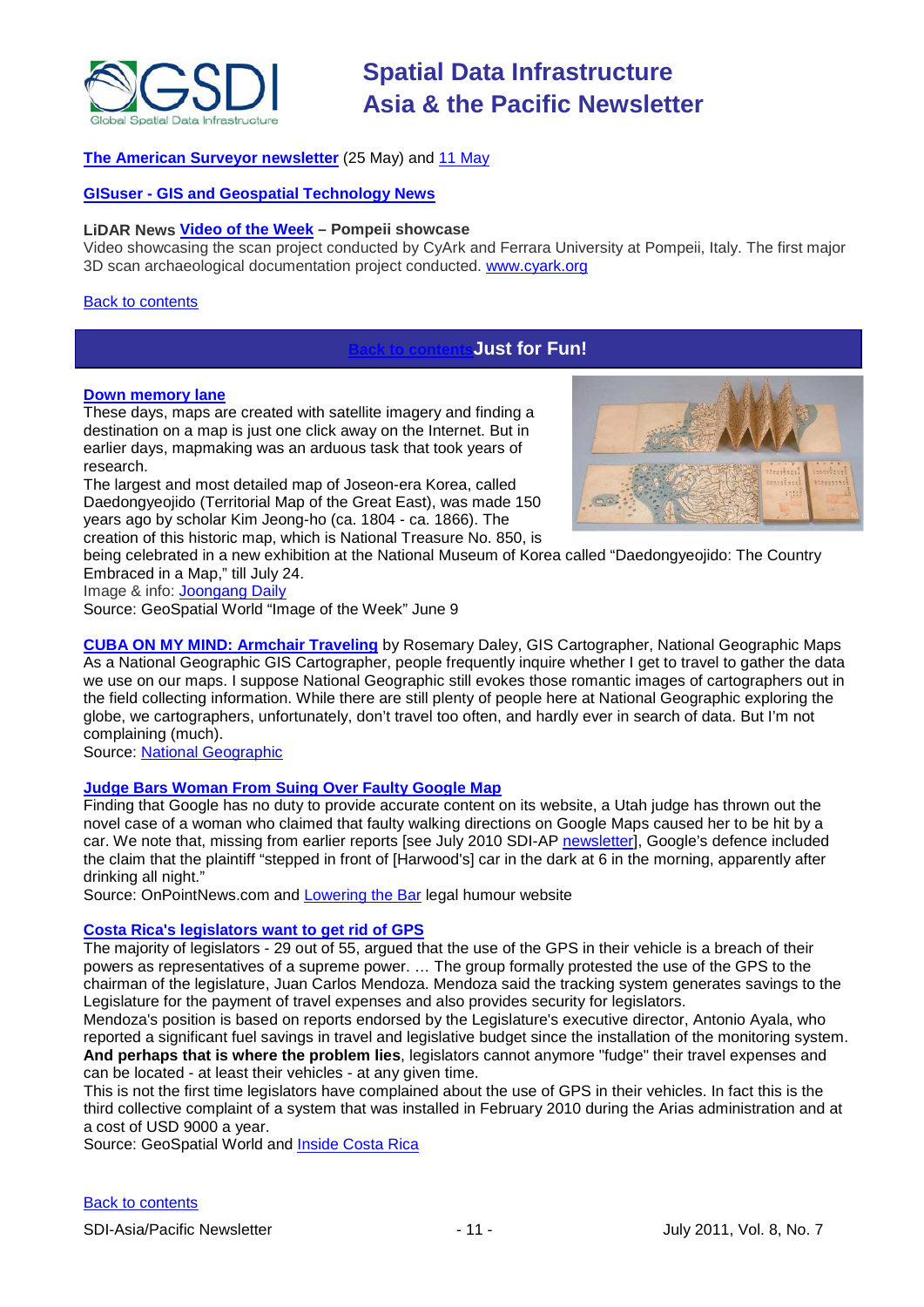

## **[Stalking the Stalkers](http://www.nytimes.com/2011/06/26/magazine/lives-tailing-the-google-street-car.html)** by THOMAS BELLER

In New Orleans a citizen turns the tables on Google's "Street View". Source: New York Times

#### <span id="page-11-0"></span>**[Back to contents](#page-0-0)**

## **Training Opportunities**

#### **[Summer School "Advanced Spatial Data Infrastructures", Leuven, Belgium](http://www.spatialist.be/201101-school/index.htm)**

This event will take at the Irish College in Leuven between 8 and 15 July 2011, and is organised by the University of Melbourne (Australia), Leuven University and Brussels University (both Belgium), and supported by Global Spatial Data Infrastrucure (GSDI) Association. The key objective of this Summer School is to enhance the knowledge about the current developments in the field of spatial data infrastructures.

### **REGISTRATION FOR COURSES IN THE ACADEMIC YEAR 2012-2013 NOW OPEN:**

#### **University of Twente - ITC Faculty of Geo-Information and Earth Observation**

You can now apply online for courses starting in the academic year 2012-2013. Browse by programme (degree, diploma, and certificate), course domain (disaster management, earth sciences, geoinformatics, governance, land administration, natural resources, urban planning, water resources) or location in the course finder at [www.itc.nl/CourseFinder.](http://www.itc.nl/CourseFinder) If you prefer a printed copy of the study brochure 2012-2013, let ITC know by sending us an email: [<alumni@itc.nl>](mailto:alumni@itc.nl).

## **Short Course: Remote Sensing and GIS for Geological and Mineral Exploration, 2 weeks (Dar es Salaam, Tanzania)**

The two-week course Remote Sensing and GIS for Geological and Mineral Exploration provides an introduction into the application of GIS, remote sensing and airborne geophysics to geologic mapping and mineral resources exploration. The course will start on 7 November 2011 at the SEAMIC premises in Dar es Salaam, Tanzania. Registration deadline: **1 November 2011**. The following will be covered: 1) The analysis and interpretation of geological data sets, such as ASTER satellite imagery, aeromagnetics and gamma-ray spectrometry and geochemistry, 2) the integration of different data sets to enhance geologic interpretations, and 3) mineral prospectivity modelling with GIS to generate exploration targets. Concepts and theories are explained in interactive lectures and their application will be practiced in hand-on exercises of East-African and other case studies.

Target group: Geologists who are working in the field of geological mapping and/or mineral resources exploration who want to deepen their knowledge of the use of digital data sets in a GIS environment to increase the efficiency of geologic mapping and exploration campaigns.

For more information and registration: [www.itc.nl/Pub/study/Courses/C11-ESA-TM-05.html.](http://www.itc.nl/Pub/study/Courses/C11-ESA-TM-05.html)

## **gvSIG Training platform opens with a first course for gvSIG users**

The gvSIG Association tries to increase its learning offer through online courses, publishing a new learning platform: gvSIG Training. In parallel, the gvSIG Association launches its official certification program. It's a step forward in the training processes in free geomatic, creating an online training centre, that contributes to the spreading as well as to the sustainability of the gvSIG project. Training without geographic barriers, and with the best professionals.

In this platform, you will find courses in several languages to learn to use the different applications of the gvSIG project, in a user level as well as in a developer one. The courses list will be extended gradually with different gvSIG and free geomatic specialization courses (databases, map servers...), with the objective of covering the different needs of the Community.

The courses offered by gvSIG Training are part of the training routes that are required to obtain the gvSIG official certification.

For further information:

- gvSIG Training: [<http://gvsig-training.com/>](http://gvsig-training.com/)

- gvSIG Certifications: [<http://www.gvsig.com/services/certification>](http://www.gvsig.com/services/certification)

### **GIS Courses by Distance Education NSW Riverina Tafe**

The courses listed below are all full Geographic Information Systems courses which can be studied over a number of semesters by distance study pathways.

## [Back to contents](#page-0-0)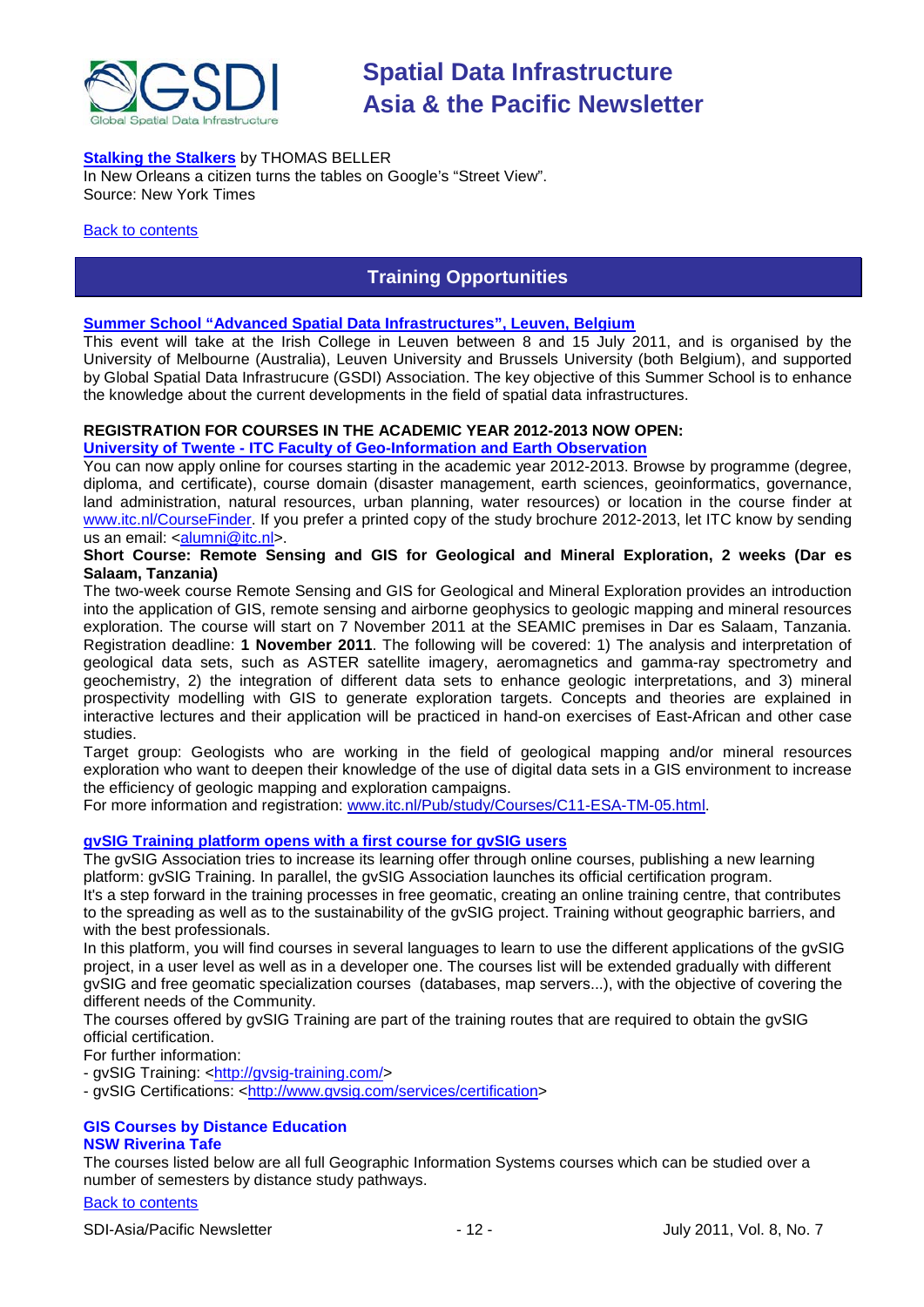

[Certificate III in Spatial Information Services \(GIS\)](http://www.rit.tafensw.edu.au/nec/nrme/giscourses#Cert III in Spatial Information Services (CPP30109)) [Certificate IV in Spatial Information Services \(GIS\)](http://www.rit.tafensw.edu.au/nec/nrme/giscourses#Cert IV in Spatial Information Services (CPP40209)) [Diploma of Spatial Information Services \(GIS\)](http://www.rit.tafensw.edu.au/nec/nrme/giscourses#Diploma of Spatial Information Services (CPP50207))

## Sourc[e: NSW River](http://www.rit.tafensw.edu.au/nec/nrme/giscourses)

#### **[Participatory Spatial Information Management and Communication Training Kit now available on-line](http://www.cta.int/en/About-us/CTA-news/Participatory-Spatial-Information-Management-and-Communication-Training-Kit-now-available-on-line)**

Co-published by CTA and IFAD in English and Spanish, the Training Kit is a unique product that can be tailored to meet user needs, ensuring that employees get the best training available on Participatory Spatial Information Management and Communication.

The [online version](http://pgis-tk.cta.int/) was launched at the beginning of March 2011. The DVD version was launched in December 2010. The Training Kit contains 15 Modules, each presented through a series of Units. Modules cover the entire spectrum of good developmental practice – from mobilising communities to developing a communication strategy based on the outcome of participatory mapping activities. The Modules touch on topics such as the fundamentals of training, ethics and community groundwork and processes as well as the more technical low-, mid- and high-tech participatory mapping methods.

Users decide what they want to cover and when. The product has been developed using the Multimedia Training Kit (MMTK) approach – which allows you to pick and choose those Modules, Units and components that best suit your particular requirements and develop a curriculum to suit your specific needs. **Publishers:** Technical Centre for Agricultural and Rural Co-operation ACP-EU (CTA), Wageningen, The Netherlands and International Fund for Agricultural Development (IFAD), Rome, Italy Source: [The Centre for Agricultural and Rural Cooperation](http://www.cta.int/en/About-us/Who-we-are)

<span id="page-12-0"></span>**[Back to contents](#page-0-0)** 

## **Funding Opportunities, Awards, Grants**

<span id="page-12-1"></span>[Back to contents](#page-0-0)

## **Employment Opportunities**

<span id="page-12-2"></span>[Back to contents](#page-0-0)

## **Conference Proceedings**

#### **[2011 Esri Asia Pacific User Conference Proceedings](http://www.geodata.com.ph/index.php?option=com_content&view=article&id=226:2011-apuc-proceedings&catid=45:new-a-events)**

#### **[ISDE Working Group Meeting on Digital Earth Vision to 2020](http://www.digitalearth-isde.org/news/Digital%20Earth%20Vision%20to%202020.html)**

In March 2011, the International Society for Digital Earth held a working group meeting in Beijing on a Digital Earth Vision to 2020. The meeting brought together a diverse group of experts in an attempt to imagine how Digital Earth might evolve over the next decade. The Vision to 2020 is an updated reevaluation of the Digital Earth concept presented by Al Gore in 1998. This new vision takes into account the advances in technology made so far in the 21st century, considers changes in society and the ways people interact with technology, and anticipates the drivers that will affect future development.

### <span id="page-12-3"></span>[Back to contents](#page-0-0)

## **Conferences, Events**

For upcoming events of global or major international interest, please visit the [upcoming conference list o](http://gsdi.org/events/upcnf.asp)n the GSDI website – as this conference list will be reserved for conferences within or with specific interest to the Asia Pacific Region.

#### **The editors welcome news of conferences & events from the newsletter subscribers**

#### [Back to contents](#page-0-0)

SDI-Asia/Pacific Newsletter  $-$  13 -  $-$  13 - July 2011, Vol. 8, No. 7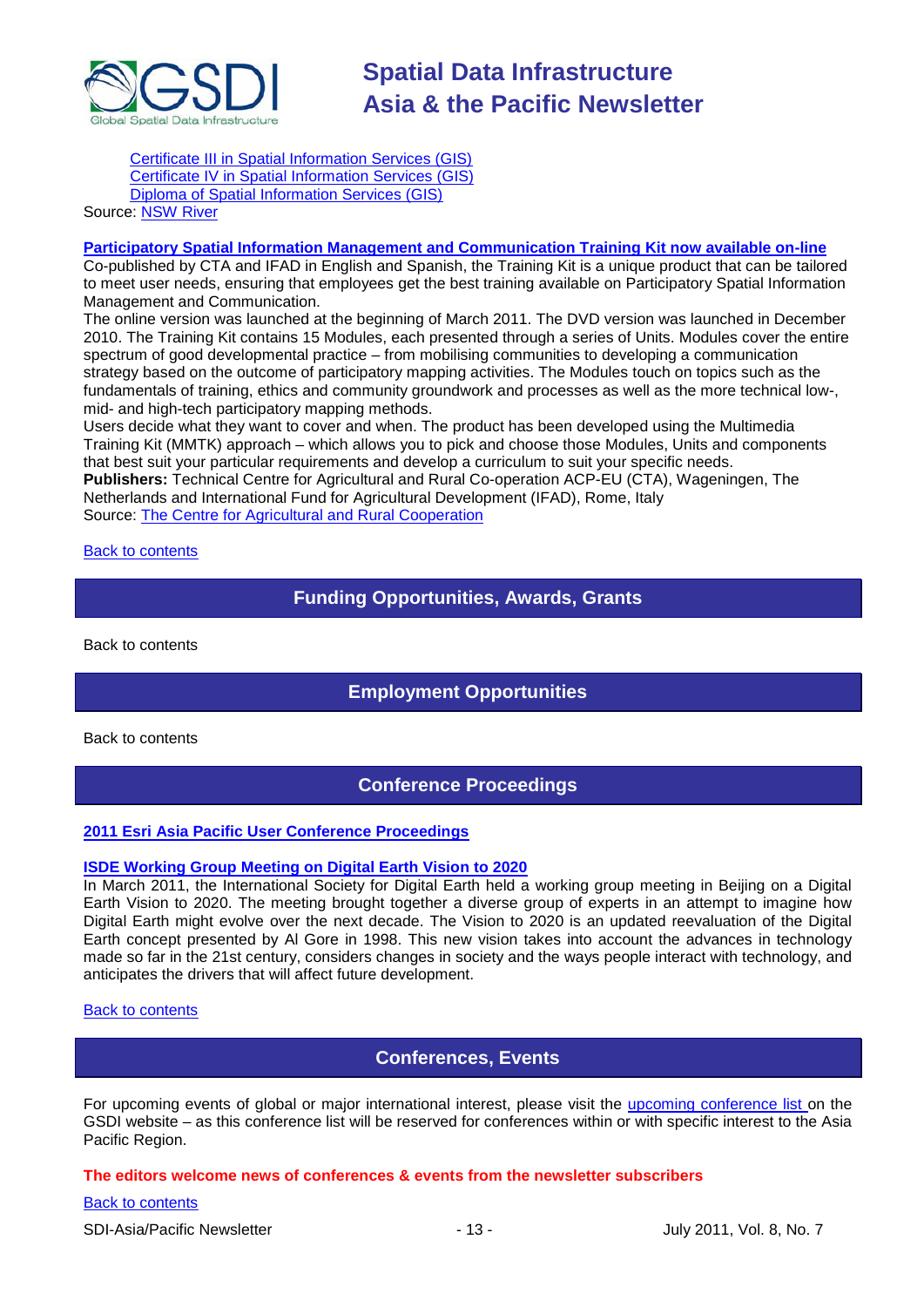

## **[Call for Expression of Interest to host AARSE 2014 and future Conferences](http://lists.gsdi.org/pipermail/sdi-africa/2010-November/001135.html)**

Call for Expression of Interest to host the 10th biennial International Conference of the African Association of Remote Sensing of the Environment (AARSE) in October 2014 and future Conferences. The 9th conference will be held in Morocco in October 2012.

| <b>Date</b>      | <b>Location</b>       | <b>Event</b>                                                                                                                 |
|------------------|-----------------------|------------------------------------------------------------------------------------------------------------------------------|
| <b>July 2011</b> |                       |                                                                                                                              |
| $3 - 8$ July     | Paris                 | 25th International Cartographic Conference.                                                                                  |
|                  |                       | 15th General Assembly of the International Cartographic                                                                      |
|                  |                       | <b>Association (ICA)</b>                                                                                                     |
|                  |                       | Contact: regist-icc2011@europa-organisation.com                                                                              |
| $5 - 7$ July     | Kuching,              | <b>ASIA Infrastructure 2011</b>                                                                                              |
|                  | Malaysia              | Development for Sustainable future in Asia                                                                                   |
| "NEW"            |                       | Contact Mr Zahir or Ms Zaida                                                                                                 |
| $5 - 8$ July     | Salzburg, Austria     | GI Forum 2011                                                                                                                |
| $6 - 8$ July     | Islamabad,            | Call for papers at the 3rd International Conference on                                                                       |
|                  | Pakistan              | <b>Advances in Space Technologies (ICAST)</b>                                                                                |
|                  |                       | This conference will focus on the use of space technologies for                                                              |
|                  |                       | hydrologic disasters & climate change research. ICAST will raise                                                             |
|                  |                       | awareness on the applications of space-borne sensors for hydro-                                                              |
|                  |                       | meteorologic extremes, water resources management and climate                                                                |
|                  |                       | change studies. This conference will improve international<br>collaboration on scientific and technical research on emerging |
|                  |                       | $Content - OR - Contact \#2$<br>issues of the region.                                                                        |
|                  |                       | <b>Registration</b>                                                                                                          |
| $7 - 9$ July     | Ostrava,              | The International Conference on Digital Information                                                                          |
|                  | <b>Czech Republic</b> | <b>Processing and Communications</b>                                                                                         |
|                  |                       | Registration: May 03, 2011                                                                                                   |
| $7 - 12$ July    | San Diego             | <b>Esri and ACSM - Event for Surveyors and Mapping</b>                                                                       |
|                  |                       | <b>Professionals</b>                                                                                                         |
| $11 - 15$ July   | San Diego             | <b>ESRI International USER CONFERENCE</b>                                                                                    |
| $11 - 13$ July   | Macau                 | 3 <sup>rd</sup> International Conference on Networked Digital                                                                |
|                  |                       | <b>Technologies (NDT 2011)</b>                                                                                               |
| $12 - 15$ July   | Islamabad,            | <b>COMSTECH - ISESCO</b>                                                                                                     |
|                  | Pakistan              | <b>Expert Meeting for Development of Data Sharing Platform and</b>                                                           |
|                  |                       | <b>Technical Experience-sharing for Cost-effective Operation &amp;</b>                                                       |
|                  |                       | <b>Maintenance of National Satellite Earth Stations</b>                                                                      |
|                  |                       | The focus of the meeting will be discussion on activities of ground                                                          |
|                  |                       | segments of remote sensing and communication satellites including                                                            |
|                  |                       | communication with satellite; tasking and controlling of satellite;                                                          |
|                  |                       | downloading of satellite telemetry; processing and archiving;                                                                |
|                  |                       | backup procedures; and trouble shooting in case of operational<br>problems.                                                  |
| 19 - 22 July     | Ulaanbaatar,          | 17th Meeting of the Permanent Committee on GIS                                                                               |
|                  | Mongolia              | <b>Infrastructure for Asia and the Pacific (PCGIAP)</b>                                                                      |
|                  |                       | - held in conjunction with 4th International Land Administration                                                             |
|                  |                       | Forum                                                                                                                        |
|                  |                       | The aims of <b>PCGIAP</b> are to maximize the economic, social and                                                           |
|                  |                       | environmental benefits of geographic information in accordance                                                               |
|                  |                       | with Agenda 21 by providing a forum for nations from Asia and the                                                            |
|                  |                       | Pacific to:                                                                                                                  |
|                  |                       | a. cooperate in the development of a regional geographic                                                                     |
|                  |                       | information infrastructure;                                                                                                  |
|                  |                       | <b>b.</b> contribute to the development of the global geographic                                                             |
|                  |                       | information infrastructure;                                                                                                  |
|                  |                       | c. share experiences and consult on matters of common interest;                                                              |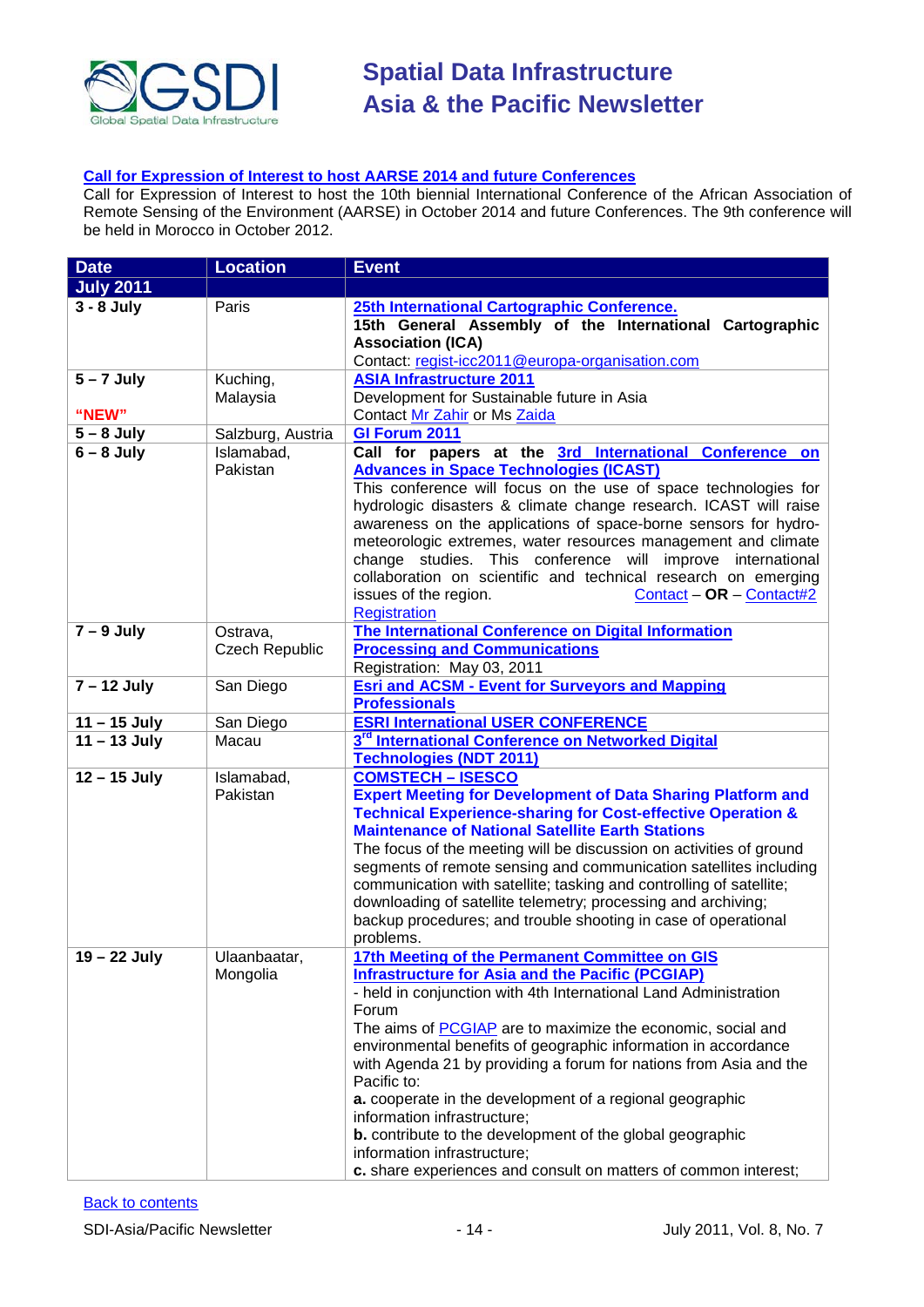

|                |                              | and                                                                                                                                 |  |
|----------------|------------------------------|-------------------------------------------------------------------------------------------------------------------------------------|--|
|                |                              | d. participate in any other form of activity such as education,                                                                     |  |
|                |                              | training, and technology transfer.<br>For further information, contact host, Mr. Ariunbold or Jane Hong.                            |  |
| 19 - 22 July   | Mayagüez,                    | <b>Surveying and Geomatic Educators Society Biannual</b>                                                                            |  |
|                | Puerto Rico                  | <b>Conference</b>                                                                                                                   |  |
| $20 - 22$ July | London, UK                   | The International Conference on Digital Enterprise and                                                                              |  |
|                |                              | <b>Information Systems(DEIS2011)</b>                                                                                                |  |
|                |                              | Registration: May 5, 2011                                                                                                           |  |
| 21 - 22 July   | Rio de Janeiro,              | THE THIRD INTERNATIONAL CONFERENCE ON CLIMATE                                                                                       |  |
|                | Brazil                       | <b>CHANGE: IMPACTS AND RESPONSES</b>                                                                                                |  |
| 28-29 July     | National                     | Remote sensing, natural hazards and environmental change                                                                            |  |
|                | University of                | 2011                                                                                                                                |  |
|                | Singapore,<br>Singapore      | This conference is organized by the Centre for Remote Imaging<br>and Sensing (CRISP), National University of Singapore; Laboratoire |  |
|                |                              | Magmas et Volcans (LMV), Université Blaise Pascal; and the                                                                          |  |
|                |                              | Working Group for Large Rivers and Climate Change, International                                                                    |  |
|                |                              | Association of Gemorphologists.                                                                                                     |  |
|                |                              | The conference is designed to initiate informal discussion and                                                                      |  |
|                |                              | paper presentation in two areas that are significant for the Asia                                                                   |  |
|                |                              | Pacific Region and especially Southeast Asia. First of these involve                                                                |  |
|                |                              | natural hazards with emphasis on volcanoes, earthquakes,                                                                            |  |
|                |                              | tsunamis and large floods. The second concerns environmental<br>changes including climate change, modification of hydrological and  |  |
|                |                              | geological processes and urbanization. The application of remote                                                                    |  |
|                |                              | sensing in both observing such phenomena and ameliorating their                                                                     |  |
|                |                              | non-beneficial effects will be emphasized. The conference provides                                                                  |  |
|                |                              | a forum for exchange of views among researchers currently                                                                           |  |
|                |                              | working in this area and for designing research strategies for the                                                                  |  |
|                |                              |                                                                                                                                     |  |
|                |                              | future.                                                                                                                             |  |
|                |                              | Liew Soo Chin, CRISP, NUS; Jean-Claude Thouret, LMV, Blaise                                                                         |  |
|                |                              | Pascal; Avijit Gupta, Large Rivers and Climate Change, IAG                                                                          |  |
| August 2011    |                              |                                                                                                                                     |  |
| $3 - 4$ August | Kampala,                     | <b>1st Conference on Advances in Geomatics Research</b>                                                                             |  |
|                | Uganda                       | The Department of Geomatics and Land Management, Makerere<br>University invites you to the 1st Conference on Advances in            |  |
|                |                              | Geomatics Research to be held from the 3rd - 4th of August 2011                                                                     |  |
|                |                              | at the CEDAT Conference Hall - Makerere University Kampala,                                                                         |  |
|                |                              | Uganda. The theme of the conference is "Geomatics Research for                                                                      |  |
|                |                              | Sustainable Development". The theme seeks to bring to the fore                                                                      |  |
|                |                              | Geomatics research and practice taking place internationally,                                                                       |  |
|                |                              | regionally and locally in Uganda. The conference essentially seeks                                                                  |  |
|                |                              | to highlight, promote, share and encourage scholarship in the                                                                       |  |
|                |                              | various Geomatics sub-disciplines such as Geographical<br>Information Systems (GIS), Remote Sensing, Engineering                    |  |
|                |                              | Surveying, Global Navigation Satellite Systems (GNSS) Geodesy,                                                                      |  |
|                |                              | Land Management etc.                                                                                                                |  |
|                |                              | The conference will include preconference workshops, plenary and                                                                    |  |
|                |                              | technical sessions.                                                                                                                 |  |
|                |                              | Contact: Moses Musinguzi - Head Geomatics and Land                                                                                  |  |
|                |                              | Management Department - OR - Anthony Gidudu - Organising                                                                            |  |
| 5 - 7 August   |                              | <b>Committee Chair</b><br>THIRD INTERNATIONAL CONFERENCE ON SCIENCE IN                                                              |  |
|                | Washington, DC<br><b>USA</b> | <b>SOCIETY</b>                                                                                                                      |  |
| 8 - 10 August  | Taipei                       | <b>AOGS 2011 Geosciences World Community Exhibition</b>                                                                             |  |
|                |                              | The Geosciences World Community Exhibition will be held in<br>conjunction with the 8th Annual Meeting of the Asia Oceania           |  |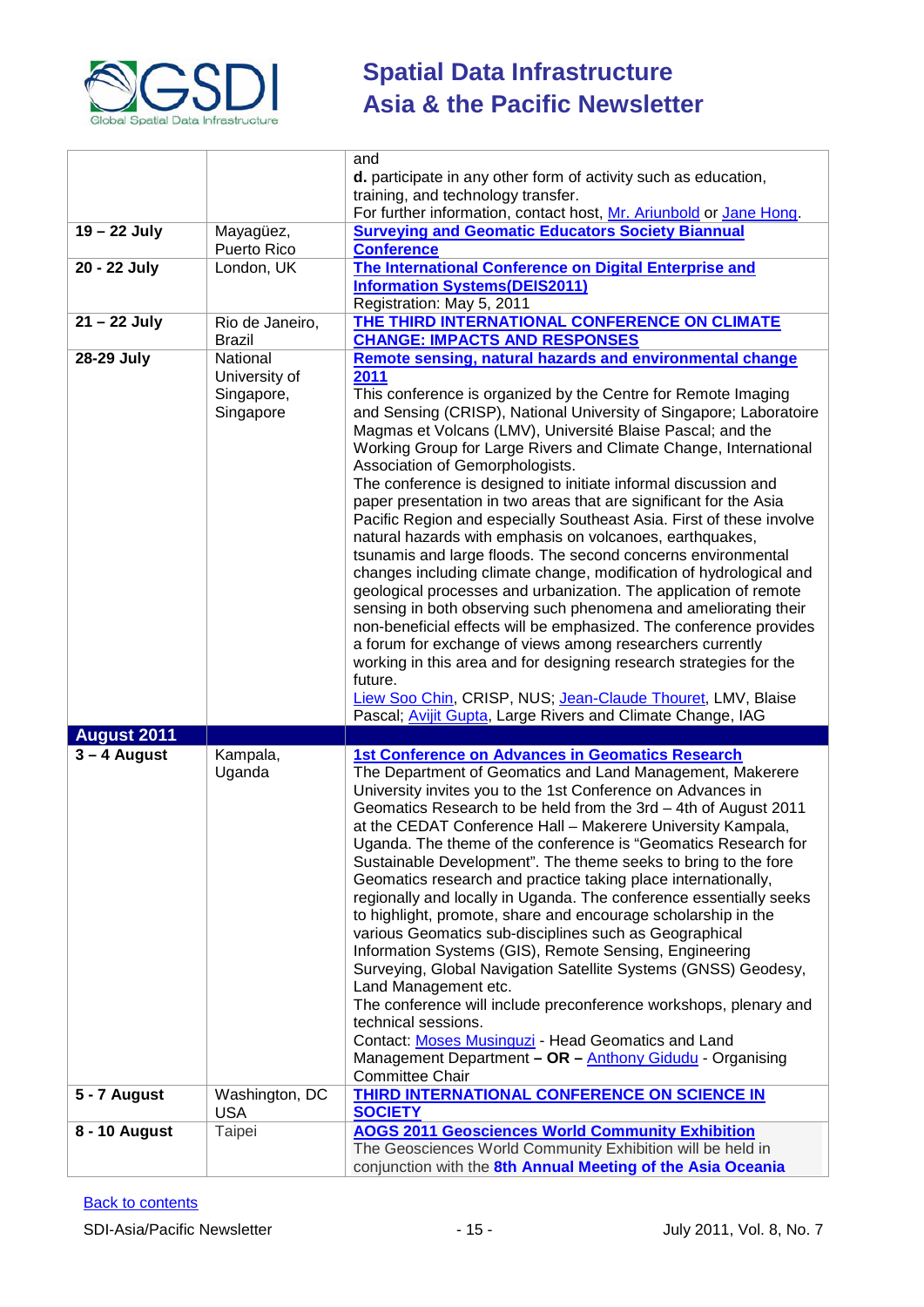

|                  |                   | <b>Geosciences Society (AOGS)</b>                                   |  |
|------------------|-------------------|---------------------------------------------------------------------|--|
|                  |                   | <b>AGSE 2011</b>                                                    |  |
| 15 - 19 August   | Nairobi, Kenya    | <b>Latin American Geospatial Forum</b>                              |  |
| 17 - 19 August   | Rio de Janeiro,   |                                                                     |  |
|                  | <b>Brazil</b>     |                                                                     |  |
| $23 - 25$ August | Perth, Australia  | 7th International Symposium on Digital Earth(ISDE7)                 |  |
|                  |                   | Held in conjunction with WALIS Forum 2011 and the 2011 NRM          |  |
|                  |                   | <b>Conference.</b> Registration is now <b>OPEN</b> .                |  |
|                  |                   | The Australia Brazil Canada China Consortium will convene a         |  |
|                  |                   | workshop, as will the CRC for Spatial Information.                  |  |
| <b>September</b> |                   |                                                                     |  |
| 2011             |                   |                                                                     |  |
| $9 - 11$         | Denver, Colorado  | <b>State of the Map (SotM)</b>                                      |  |
| <b>September</b> |                   |                                                                     |  |
| $12 - 16$        | Denver, Colorado  | <b>FOSS4G 2011</b>                                                  |  |
| <b>September</b> |                   |                                                                     |  |
| $15 - 16$        | Paris, FRANCE     | <b>3rd Symposium on Earth Observation Business</b>                  |  |
| <b>September</b> |                   |                                                                     |  |
| "NEW"            |                   |                                                                     |  |
| $18 - 22$        |                   | <b>ISNET / RJGC Workshop on Applications of Satellite</b>           |  |
|                  | Amman, Jordan     | <b>Technology in Water Resources Management</b>                     |  |
| <b>September</b> |                   |                                                                     |  |
|                  |                   | The workshop would comprise presentations by participants, topic-   |  |
|                  |                   | specific lectures by experts and hands-on training which will focus |  |
|                  |                   | on building capabilities in use of SRS techniques for water         |  |
|                  |                   | exploration. The main focus of the workshop is sharing of           |  |
|                  |                   | knowledge, experiences and update relevant OIC researchers on       |  |
|                  |                   | water resources exploration.                                        |  |
|                  |                   | <b>Important dates</b>                                              |  |
|                  |                   | Last date for abstract submission & applications<br>05 July         |  |
|                  |                   | Intimation of selection<br>03 August                                |  |
|                  |                   | Last date for sending full papers & presentations<br>18 August      |  |
| $19 - 22$        | Tossa de Mar,     | 11th International Scientific & Technical Conference                |  |
| <b>September</b> | <b>SPAIN</b>      | From imagery to map: digital photogrammetric technologies.          |  |
| "NEW"            |                   | E-mail: conference@racurs.ru                                        |  |
| $28 - 30$        | The Delft,        | <b>UDMS 2011</b>                                                    |  |
| September        | Netherlands       |                                                                     |  |
| October 2011     |                   |                                                                     |  |
| 3-7 October      | Taipei, TAIWAN    | 32nd Asian Conference on Remote Sensingensing for                   |  |
| "NEW"            |                   | Green Asia" (ACRS 2011)                                             |  |
| 5-7 October      | Zanzibar<br>Beach | 6th ESRI Eastern Africa User Conference                             |  |
|                  | Resort, Tanzania  | <b>Call for Presentations</b>                                       |  |
| "NEW"            |                   | ESRI Eastern Africa invites you to share and discuss your GIS       |  |
|                  |                   | experiences by submitting a paper abstract for the upcoming         |  |
|                  |                   | conference in any of the following tracks:                          |  |
|                  |                   | * Conference Track Sub-themes                                       |  |
|                  |                   | * Mapping & Charting and Public Safety Defence & Intelligence,      |  |
|                  |                   | Disaster Management, Law Enforcement, National Mapping &            |  |
|                  |                   | Charting                                                            |  |
|                  |                   | * Government Demographics, Economic Development, Election           |  |
|                  |                   | Services, Land Records, Public Works, Urban Planning                |  |
|                  |                   | * Natural Resources Agriculture, Biodiversity Conservation,         |  |
|                  |                   | Environmental Management, Water Resources                           |  |
|                  |                   |                                                                     |  |
|                  |                   | * Health Services and Education Higher Education, Public Health,    |  |
|                  |                   | Research                                                            |  |
|                  |                   | * Utilities Electric Generation, Transmission & Distribution,       |  |
|                  |                   | Telecommunications, Water & Sewerage                                |  |
|                  |                   | * Transportation & Business Aviation, Highways & Roads,             |  |
|                  |                   | Logistics, Maritime Transportation, Railways, Real Estate           |  |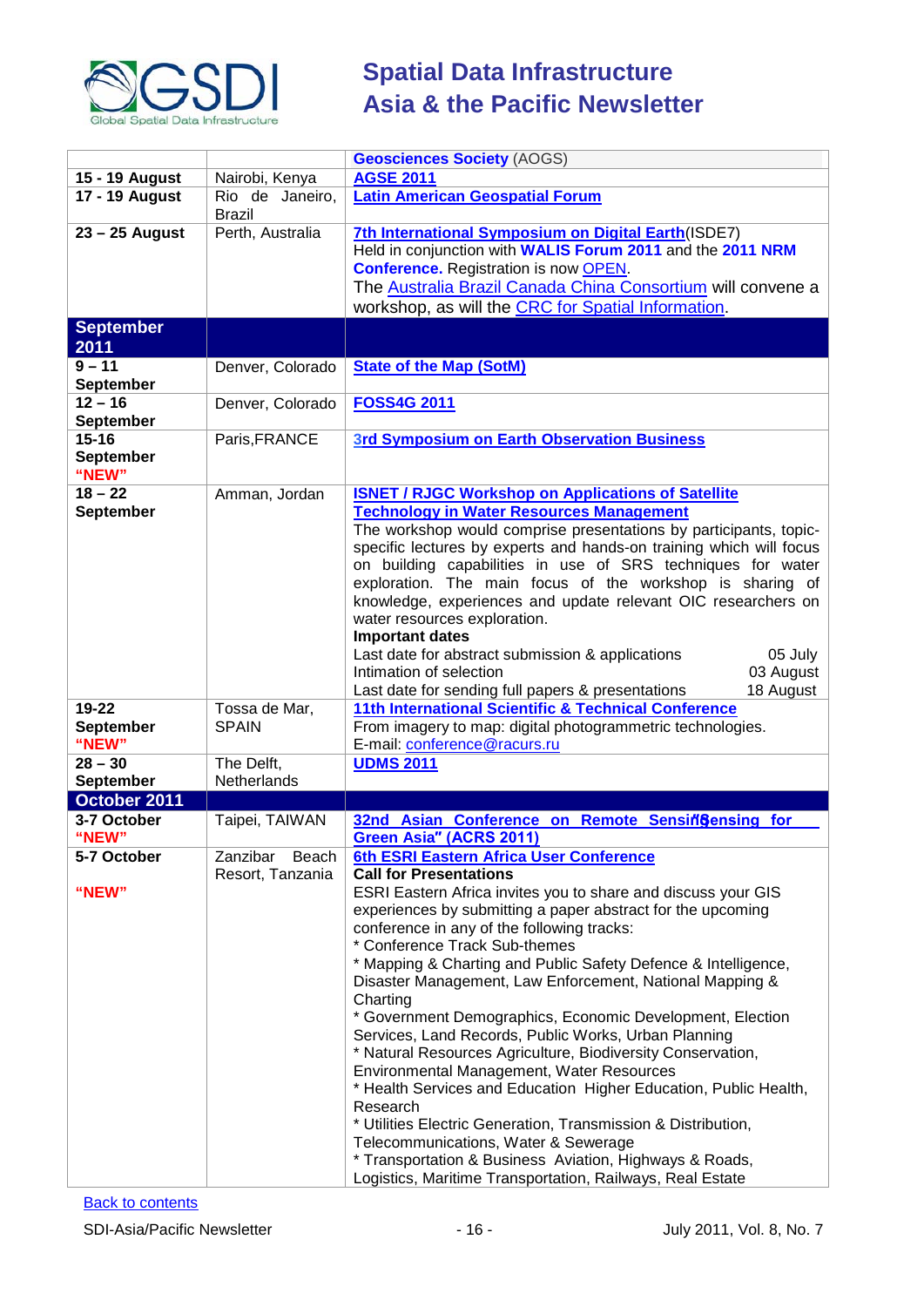

|                 |                         | <b>Abstract Submission</b><br>The deadline for abstract submission is 30 July 2011. ESRI Eastern<br>Africa encourages anyone working in these subject areas to take<br>advantage of this opportunity to present their work to their peers<br>and the regional GIS community by submitting their abstract for<br>earliest consideration. Download the Announcement and Call for<br>Papers brochure for the guidelines of abstract submission and<br>submit your abstract at http://www.esriea.co.ke/index.php/6th-esri-<br>ea-user-conference or contact events@esriea.co.ke.<br><b>Map Gallery</b><br>ESRI Eastern Africa invitse you to submit posters/banners of your<br>GIS work done with ArcGIS software for display in the Map Gallery<br>during the conference and for inclusion in the keynote<br>presentations. All submitted posters will be entered into a contest<br>with great prizes to be won so be sure to submit your work.<br>Categories of display include:<br>Maps that helped make a decision<br>Maps that helped communities work together<br>Maps that communicate a message or tell a story<br>High-quality and/or interesting cartographic displays<br>Maps that illustrate integration with other systems<br>All poster presenters will receive a 30% discount on conference<br>registration. The poster submission deadline is the 24 September<br>2011. Contact events@esriea.co.ke for more details.<br><b>Registration</b><br>The Conference registration is now open and the Early Bird<br>Registration deadline is 12 August 2011. ESRI Eastern Africa<br>recommends that you register today and take advantage of the<br>Early Bird Registration. Visit http://www.esriea.co.ke/index.php/6th-<br>esri-ea-user-conference or contact events@esriea.co.ke for more<br>information and registration | Maps that illustrate spatial analysis, modeling, and science                                                                                                                                                                                                                                                                                                                                                                                               |
|-----------------|-------------------------|------------------------------------------------------------------------------------------------------------------------------------------------------------------------------------------------------------------------------------------------------------------------------------------------------------------------------------------------------------------------------------------------------------------------------------------------------------------------------------------------------------------------------------------------------------------------------------------------------------------------------------------------------------------------------------------------------------------------------------------------------------------------------------------------------------------------------------------------------------------------------------------------------------------------------------------------------------------------------------------------------------------------------------------------------------------------------------------------------------------------------------------------------------------------------------------------------------------------------------------------------------------------------------------------------------------------------------------------------------------------------------------------------------------------------------------------------------------------------------------------------------------------------------------------------------------------------------------------------------------------------------------------------------------------------------------------------------------------------------------------------------------------------------------------------------------------------------|------------------------------------------------------------------------------------------------------------------------------------------------------------------------------------------------------------------------------------------------------------------------------------------------------------------------------------------------------------------------------------------------------------------------------------------------------------|
| $6 - 7$ October | Melbourne,<br>Australia | <b>Celebrating</b><br>ten<br>years<br><b>of</b><br><b>Celebrating 10 Years (2001-2011)</b><br>contributing<br>2001-2011<br><b>CELEBRATING</b><br>CSDILA<br>HE CENTRE FOR SPATIA<br>DATA INFRASTRUCTURES                                                                                                                                                                                                                                                                                                                                                                                                                                                                                                                                                                                                                                                                                                                                                                                                                                                                                                                                                                                                                                                                                                                                                                                                                                                                                                                                                                                                                                                                                                                                                                                                                            | achievement<br>research<br>and<br>Established in 2001, the CSDILA has been<br>to national and<br>international<br>knowledge and practise in the domain of Land<br>Administration, SDI and spatial enablement for<br>ten years. To celebrate ten years of research<br>the CSDILA is proud to host a two day event<br>titled "Beyond Spatial Enablement" to be held in<br>Melbourne, October 2011 to discuss the future<br>directions of spatial enablement. |
| 17-19 October   | Jakarta,                | Map Asia is now rebranded as Asia Geospatial Forum.                                                                                                                                                                                                                                                                                                                                                                                                                                                                                                                                                                                                                                                                                                                                                                                                                                                                                                                                                                                                                                                                                                                                                                                                                                                                                                                                                                                                                                                                                                                                                                                                                                                                                                                                                                                |                                                                                                                                                                                                                                                                                                                                                                                                                                                            |
| "UPDATED"       | Indonesia               | Contact<br><b>Important Dates</b>                                                                                                                                                                                                                                                                                                                                                                                                                                                                                                                                                                                                                                                                                                                                                                                                                                                                                                                                                                                                                                                                                                                                                                                                                                                                                                                                                                                                                                                                                                                                                                                                                                                                                                                                                                                                  |                                                                                                                                                                                                                                                                                                                                                                                                                                                            |
|                 |                         | Abstract submission                                                                                                                                                                                                                                                                                                                                                                                                                                                                                                                                                                                                                                                                                                                                                                                                                                                                                                                                                                                                                                                                                                                                                                                                                                                                                                                                                                                                                                                                                                                                                                                                                                                                                                                                                                                                                | 29th July 2011                                                                                                                                                                                                                                                                                                                                                                                                                                             |
|                 |                         | Abstract acceptance                                                                                                                                                                                                                                                                                                                                                                                                                                                                                                                                                                                                                                                                                                                                                                                                                                                                                                                                                                                                                                                                                                                                                                                                                                                                                                                                                                                                                                                                                                                                                                                                                                                                                                                                                                                                                | 19th August 2011                                                                                                                                                                                                                                                                                                                                                                                                                                           |
|                 |                         | Author registration                                                                                                                                                                                                                                                                                                                                                                                                                                                                                                                                                                                                                                                                                                                                                                                                                                                                                                                                                                                                                                                                                                                                                                                                                                                                                                                                                                                                                                                                                                                                                                                                                                                                                                                                                                                                                | 09th September 2011                                                                                                                                                                                                                                                                                                                                                                                                                                        |
|                 |                         | Full paper submission                                                                                                                                                                                                                                                                                                                                                                                                                                                                                                                                                                                                                                                                                                                                                                                                                                                                                                                                                                                                                                                                                                                                                                                                                                                                                                                                                                                                                                                                                                                                                                                                                                                                                                                                                                                                              | 15th September 2011                                                                                                                                                                                                                                                                                                                                                                                                                                        |
|                 |                         | For information on paper submission<br><b>Asian Geospatial Excellence Awards</b>                                                                                                                                                                                                                                                                                                                                                                                                                                                                                                                                                                                                                                                                                                                                                                                                                                                                                                                                                                                                                                                                                                                                                                                                                                                                                                                                                                                                                                                                                                                                                                                                                                                                                                                                                   |                                                                                                                                                                                                                                                                                                                                                                                                                                                            |
|                 |                         | GIS Development is proud to announce the 'Asian Geospatial                                                                                                                                                                                                                                                                                                                                                                                                                                                                                                                                                                                                                                                                                                                                                                                                                                                                                                                                                                                                                                                                                                                                                                                                                                                                                                                                                                                                                                                                                                                                                                                                                                                                                                                                                                         |                                                                                                                                                                                                                                                                                                                                                                                                                                                            |
|                 |                         | Excellence Awards' for innovations, applications, policies and                                                                                                                                                                                                                                                                                                                                                                                                                                                                                                                                                                                                                                                                                                                                                                                                                                                                                                                                                                                                                                                                                                                                                                                                                                                                                                                                                                                                                                                                                                                                                                                                                                                                                                                                                                     |                                                                                                                                                                                                                                                                                                                                                                                                                                                            |
|                 |                         | programs under the auspices of Asia Geospatial Forum 2011. This                                                                                                                                                                                                                                                                                                                                                                                                                                                                                                                                                                                                                                                                                                                                                                                                                                                                                                                                                                                                                                                                                                                                                                                                                                                                                                                                                                                                                                                                                                                                                                                                                                                                                                                                                                    |                                                                                                                                                                                                                                                                                                                                                                                                                                                            |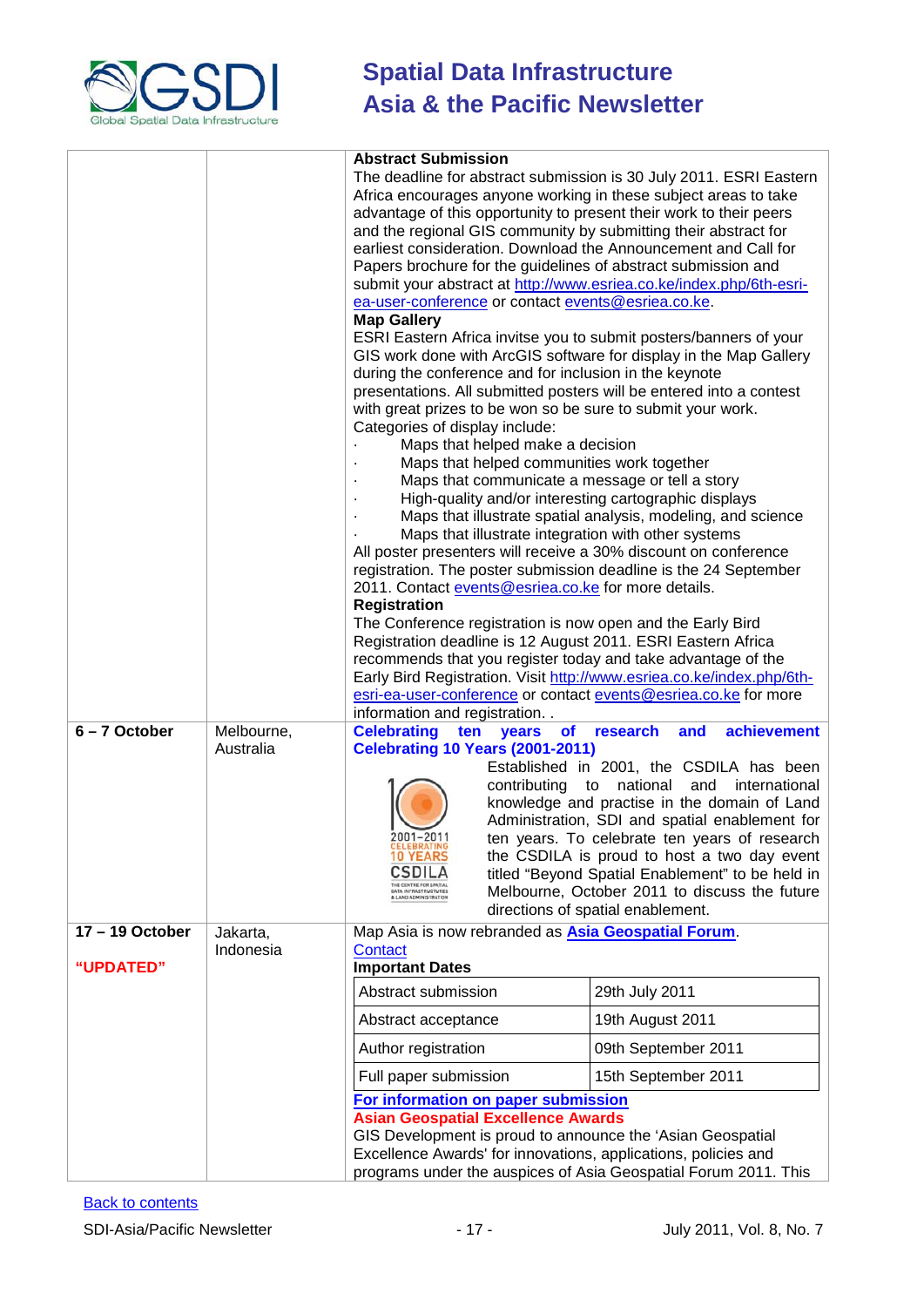

| 20 - 21 October                                                                                               | Guilin, China                                        | award will recognize, highlight and honor the best projects or<br>applications of geospatial technologies in various segments, which<br>have made significant contributions towards the development of<br>new geospatial applications, or innovative modification of existing<br>practices. The dateline for submitting nominations is 15th July<br>2011.<br>Nominate a project now!<br><b>ISPRS Workshop on Geospatial Data Infrastructure:</b>                                                                                                                                                                                                                                                                                                                                                                                                      |
|---------------------------------------------------------------------------------------------------------------|------------------------------------------------------|-------------------------------------------------------------------------------------------------------------------------------------------------------------------------------------------------------------------------------------------------------------------------------------------------------------------------------------------------------------------------------------------------------------------------------------------------------------------------------------------------------------------------------------------------------------------------------------------------------------------------------------------------------------------------------------------------------------------------------------------------------------------------------------------------------------------------------------------------------|
|                                                                                                               |                                                      | From data acquisition and updating to smarter devices<br>2011<br><b>Contact</b><br><b>Deadline for abstracts: CLOSED</b><br>The objective of the workshop is to provide a platform for scholars<br>and professionals in relevant areas to exchange research ideas and<br>interests, to present the newest research results, to discuss the<br>cutting-edge technology, and to promote the development and<br>application of SDI and the international collaboration.                                                                                                                                                                                                                                                                                                                                                                                  |
| 24 - 27 October                                                                                               | Seoul, Korea                                         | <b>United Nations Forum on Global Geospatial Information</b><br><b>Management (GGIM)</b>                                                                                                                                                                                                                                                                                                                                                                                                                                                                                                                                                                                                                                                                                                                                                              |
| $25^{th} - 28th$                                                                                              | Paris, France                                        | FIG Commission 3 Workshop - The Empowerment of Local<br><b>Authorities: Spatial Information and Spatial Planning Tools</b><br><b>Website</b>                                                                                                                                                                                                                                                                                                                                                                                                                                                                                                                                                                                                                                                                                                          |
| <b>November</b><br>2011                                                                                       |                                                      |                                                                                                                                                                                                                                                                                                                                                                                                                                                                                                                                                                                                                                                                                                                                                                                                                                                       |
| $7 - 11$<br><b>November</b><br>"NEW"<br>$14 - 16$<br><b>November</b><br>"NEW"<br>$14 - 18$<br><b>November</b> | Abuja, Nigeria<br>Madrid, Spain<br>Santiago, Chile   | <b>AfricaGIS 2011: A Geospatial Technology Revolution in Africa</b><br>Sub-themes:<br>Spatially-enabled Governance;<br>Enterprise GIS and Land Administration: the building blocks<br>of sustainable development;<br>New Trends: crowd-sourcing, volunteered geographic<br>information (VGI), and web services in the cloud;<br>Business Geographic's: the geospatial advantage<br>Please submit your abstracts to secretariat@eis-africa.org<br>immediately.<br><b>ICERI2011, the International Conference of Education,</b><br><b>Research and Innovation</b><br>Abstract submission: 14th July 2011<br>Acceptance notification: 1st September 2011<br>Final Paper submission: 29th September 2011<br>UGI 2001 International Geographic Union "Regional<br><b>Geographic Conference"</b><br><b>Contact</b><br><b>Brochure &amp; Call for Papers</b> |
| $15 - 16$<br><b>November</b><br>"NEW"                                                                         | Seoul, Korea                                         | Esri Korea, Inc. is proud to host the 7th Esri Asia Pacific User<br><b>Conference</b>                                                                                                                                                                                                                                                                                                                                                                                                                                                                                                                                                                                                                                                                                                                                                                 |
| $15 - 17$<br><b>November</b><br>$21 - 25$<br><b>November</b><br>29 November -                                 | Canberra,<br>Australia<br>Wellington,<br>New Zealand | Spatial@Gov2011<br><b>Surveying &amp; Spatial Sciences Conference 2011</b>                                                                                                                                                                                                                                                                                                                                                                                                                                                                                                                                                                                                                                                                                                                                                                            |
| 2 December                                                                                                    | University of<br>Melbourne,<br><b>AUSTRALIA</b>      | <b>The State of Australian Cities</b><br><b>Key Dates</b><br>Full papers due<br><b>06 MAY 2011</b><br>Reviewed papers returned<br>01 JUL 2011<br>Early registration closes<br><b>29 JUL 2011</b><br>31 OCT 2011<br>Final papers due                                                                                                                                                                                                                                                                                                                                                                                                                                                                                                                                                                                                                   |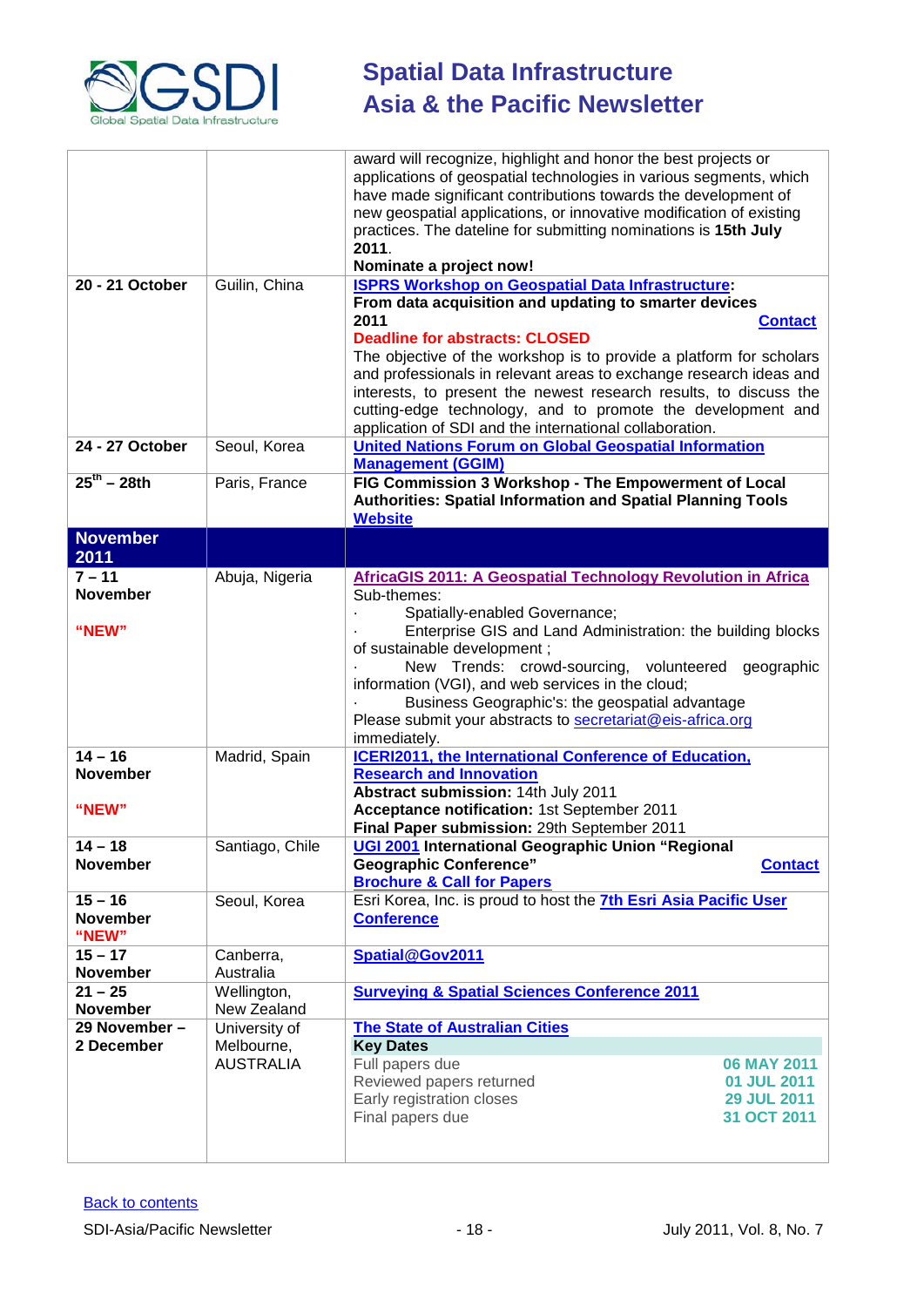

| <b>December</b>             |                                           |                                                                                                                                                                                                                                                                                                                                                                                                                                                                                                                                                                                                                                                                                                                                                                                                                                                                                  |
|-----------------------------|-------------------------------------------|----------------------------------------------------------------------------------------------------------------------------------------------------------------------------------------------------------------------------------------------------------------------------------------------------------------------------------------------------------------------------------------------------------------------------------------------------------------------------------------------------------------------------------------------------------------------------------------------------------------------------------------------------------------------------------------------------------------------------------------------------------------------------------------------------------------------------------------------------------------------------------|
| 2011                        |                                           |                                                                                                                                                                                                                                                                                                                                                                                                                                                                                                                                                                                                                                                                                                                                                                                                                                                                                  |
| 5 - 7 December<br>$11 - 14$ | Hue City,<br>Vietnam<br>Abu Dhabi, UAE    | The 9th International Conference on Advances in Mobile<br><b>Computing and Multimedia (MoMM2011)</b><br>15 July 2011: Full Papers (8 pages), Short papers, Demos and<br>work in progress (5 pages)<br>15 September 2011: Acceptance Notification<br>15 October 2011: Camera-Ready Papers and Authors Registration<br>The submitted papers should not exceed 8 pages and must follow<br>the <b>ACM</b> guidelines.<br>Contact<br><b>CALL FOR PAPERS</b>                                                                                                                                                                                                                                                                                                                                                                                                                           |
| <b>December</b>             |                                           | The 6th International Conference for Internet Technology and<br><b>Secured Transactions (ICITST-2011)</b><br>The ICITST is an international refereed conference dedicated to the<br>advancement of the theory and practical implementation of secured<br>Internet transactions and to fostering discussions on information<br>technology evolution. The ICITST aims to provide a highly<br>professional and comparative academic research forum that<br>promotes collaborative excellence between academia and industry.<br>Full Paper Submission Date: June 30, 2011<br>Extended Abstract (Work in Progress) Submission: July 31<br>Early Registration Deadline (Authors only): September 30, 2011<br>Late Registration Deadline (Authors only): November 15, 2011<br>Participants Registration: May 01 to December 01, 2011<br>For more details                                |
| January 2012                |                                           |                                                                                                                                                                                                                                                                                                                                                                                                                                                                                                                                                                                                                                                                                                                                                                                                                                                                                  |
| $10 - 12$ January           | University of BC,<br>Vancouver,<br>Canada | Eighth International Conference on Environmental, Cultural,<br><b>Economic and Social Sustainability.</b>                                                                                                                                                                                                                                                                                                                                                                                                                                                                                                                                                                                                                                                                                                                                                                        |
| $16 - 18$ January           | UCLA,<br>Los Angeles,<br><b>USA</b>       | <b>EIGHTH INTERNATIONAL CONFERENCE ON TECHNOLOGY,</b><br><b>KNOWLEDGE AND SOCIETY</b><br>Presenters may choose to submit written papers for publication in<br>the fully refereed International Journal of Technology, Knowledge<br>and Society. If you are unable to attend the conference in person,<br>virtual registrations are also available which allow you to submit a<br>paper for refereeing and possible publication in this fully refereed<br>academic Journal.<br>The deadline for the next round in the call for papers (a title and<br>short abstract) is 14 June 2011.                                                                                                                                                                                                                                                                                            |
| <b>May 2012</b>             |                                           |                                                                                                                                                                                                                                                                                                                                                                                                                                                                                                                                                                                                                                                                                                                                                                                                                                                                                  |
| 13-17 May                   | Quebec City,<br>Canada                    | 2012 Joint World Conference<br><b>GSDI 13 and Canadian Geomatics Conference (CCC)</b><br>hosted by <b>GEOIDE</b> Network<br>GSDI 13 invites presentations/papers covering the full range of<br>practice, development and research experiences that advance the<br>practice and theory of spatial data infrastructure development and<br>spatial enablement of society. GSDI 13 will support three primary<br>forms of publication:<br>(1) a normal conference proceedings with abstracts and full articles<br>(non-refereed and refereed), published on a CD,<br>(2) a pre-conference published book of fully refereed articles, and<br>(3) a post-conference special edition of the International Journal of<br>Spatial Data Infrastructures Research (IJSDIR) with full articles<br>selected from the proceedings and then fully refereed and revised<br>after the conference. |